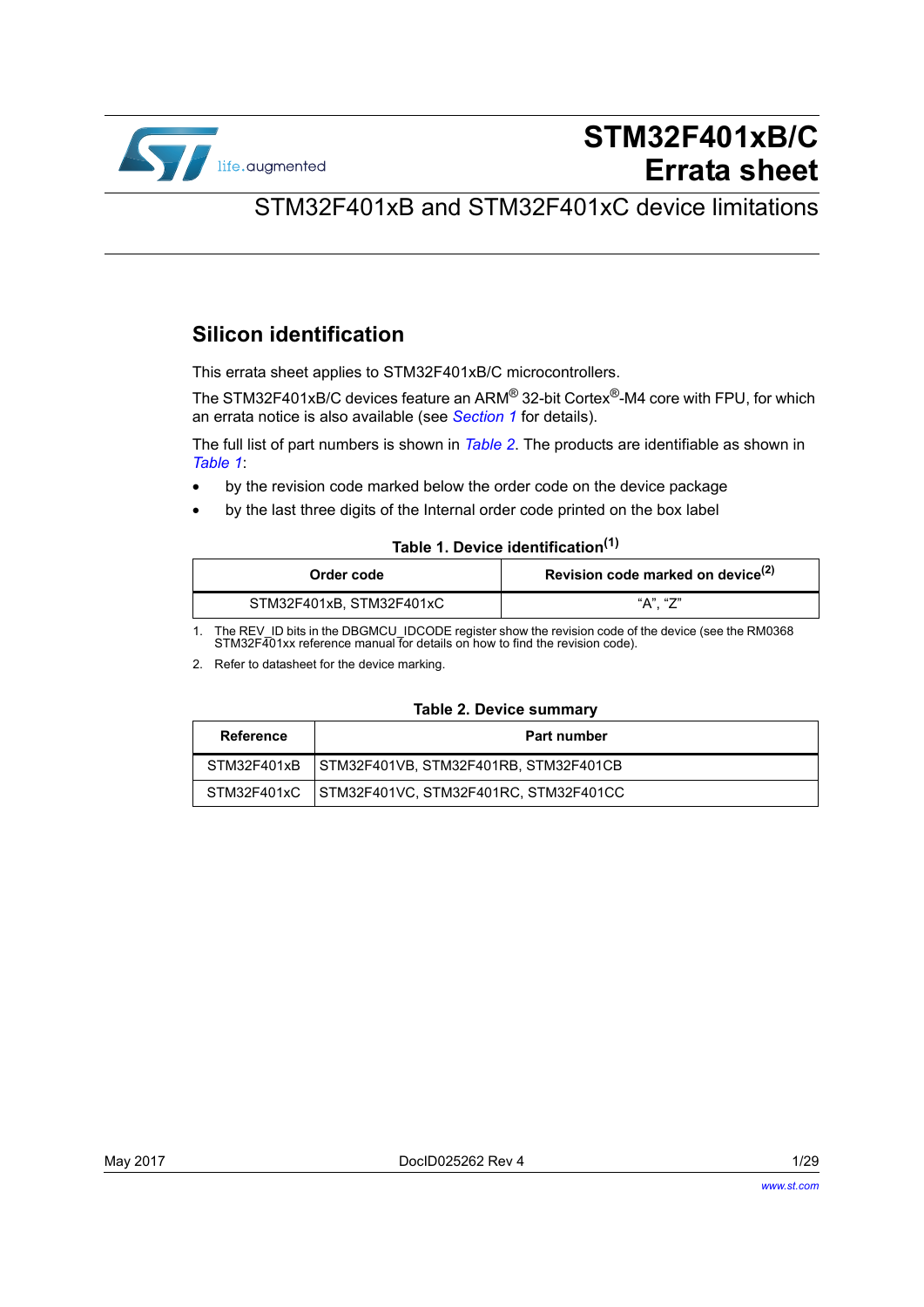# **Contents**

| 1            |     |       | ARM <sup>®</sup> 32-bit Cortex <sup>®</sup> -M4 with FPU limitations  6                                                   |
|--------------|-----|-------|---------------------------------------------------------------------------------------------------------------------------|
|              | 1.1 |       | Cortex $\mathbb{S}$ -M4 interrupted loads to stack pointer can cause                                                      |
|              | 1.2 |       | VDIV or VSQRT instructions might not complete correctly                                                                   |
|              |     |       |                                                                                                                           |
| $\mathbf{2}$ |     |       |                                                                                                                           |
|              | 2.1 |       |                                                                                                                           |
|              |     | 2.1.1 |                                                                                                                           |
|              |     | 2.1.2 |                                                                                                                           |
|              |     | 2.1.3 | Wakeup sequence from Standby mode when using more than                                                                    |
|              |     | 2.1.4 | Full JTAG configuration without NJTRST pin cannot be used 11                                                              |
|              |     | 2.1.5 | MPU attribute to RTC and IWDG registers could be managed                                                                  |
|              |     | 2.1.6 |                                                                                                                           |
|              |     | 2.1.7 |                                                                                                                           |
|              |     | 2.1.8 |                                                                                                                           |
|              |     | 2.1.9 | PH1 cannot be used as a GPIO in HSE bypass mode  12                                                                       |
|              | 2.2 |       |                                                                                                                           |
|              |     | 2.2.1 |                                                                                                                           |
|              | 2.3 |       |                                                                                                                           |
|              |     | 2.3.1 | Spurious tamper detection when disabling the tamper channel 14                                                            |
|              |     | 2.3.2 | Detection of a tamper event occurring before enabling the tamper<br>detection is not supported in edge detection mode  14 |
|              |     | 2.3.3 | RTC calendar registers are not locked properly  14                                                                        |
|              | 2.4 |       |                                                                                                                           |
|              |     | 2.4.1 |                                                                                                                           |
|              |     | 2.4.2 | Start cannot be generated after a misplaced Stop  15                                                                      |
|              |     | 2.4.3 | Mismatch on the "Setup time for a repeated Start condition" timing                                                        |
|              |     | 2.4.4 | Data valid time ( $t_{VD:DAT}$ ) violated without the OVR flag being set 16                                               |
|              |     | 2.4.5 | Both SDA and SCL maximum rise time $(t_r)$ violated when VDD_I2C bus                                                      |
|              |     | 2.4.6 |                                                                                                                           |

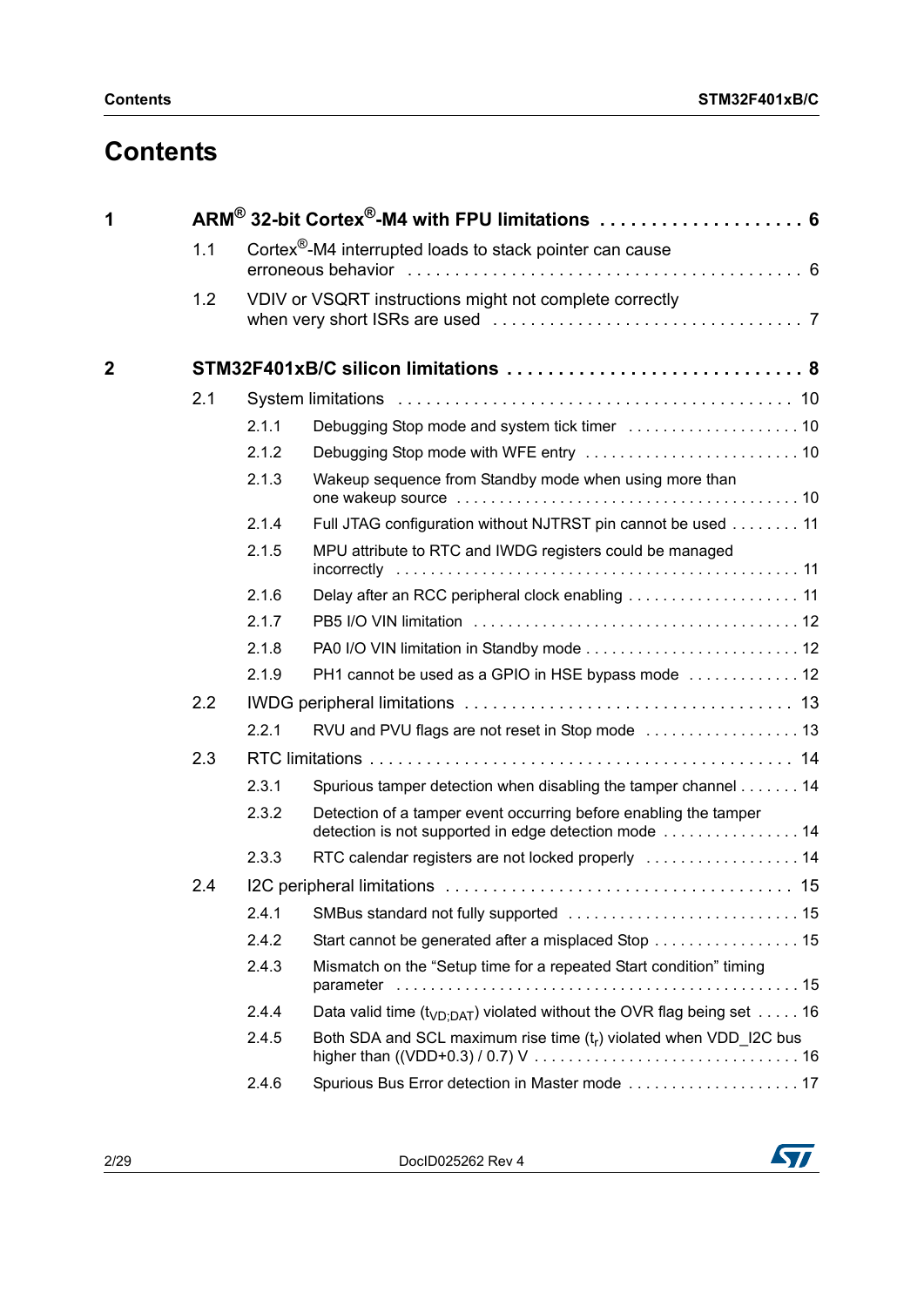| 2.5  |       |                                                                                                                                                             |  |
|------|-------|-------------------------------------------------------------------------------------------------------------------------------------------------------------|--|
|      | 2.5.1 | Wrong CRC calculation when the polynomial is even 18                                                                                                        |  |
|      | 2.5.2 | Corrupted last bit of data and/or CRC, received in Master mode with                                                                                         |  |
|      | 2.5.3 | BSY bit may stay high at the end of a data transfer in Slave mode 19                                                                                        |  |
| 2.6  |       |                                                                                                                                                             |  |
|      | 2.6.1 | In I2S Slave mode, WS level must be set by the external master<br>when enabling the I2S $\dots\dots\dots\dots\dots\dots\dots\dots\dots\dots\dots\dots\dots$ |  |
|      | 2.6.2 | Corrupted last bit of data and/or CRC, received in Master mode                                                                                              |  |
| 2.7  |       |                                                                                                                                                             |  |
|      | 2.7.1 | Idle frame is not detected if receiver clock speed is deviated  21                                                                                          |  |
|      | 2.7.2 | In full-duplex mode, the Parity Error (PE) flag can be cleared by                                                                                           |  |
|      | 2.7.3 | Parity Error (PE) flag is not set when receiving in Mute mode                                                                                               |  |
|      | 2.7.4 | Break frame is transmitted regardless of nCTS input line status 21                                                                                          |  |
|      | 2.7.5 | nRTS signal abnormally driven low after a protocol violation 22                                                                                             |  |
|      | 2.7.6 | Start bit detected too soon when sampling for NACK signal                                                                                                   |  |
|      | 2.7.7 | Break request can prevent the Transmission Complete flag (TC)                                                                                               |  |
|      | 2.7.8 | Guard time is not respected when data are sent on TXE events 23                                                                                             |  |
|      | 2.7.9 | $nRTS$ is active while RE or UE = 0 $\ldots \ldots \ldots \ldots \ldots \ldots \ldots \ldots 23$                                                            |  |
| 2.8  |       |                                                                                                                                                             |  |
|      | 2.8.1 | Data in RxFIFO is overwritten when all channels are disabled                                                                                                |  |
|      | 2.8.2 | OTG host blocks the receive channel when receiving IN packets and no<br>TxFIFO is configured                                                                |  |
|      | 2.8.3 | Host channel-halted interrupt not generated when the channel is                                                                                             |  |
|      | 2.8.4 | Error in software-read OTG FS DCFG register values  25                                                                                                      |  |
| 2.9  |       |                                                                                                                                                             |  |
|      | 2.9.1 |                                                                                                                                                             |  |
|      | 2.9.2 | Wrong CCRCFAIL status after a response without CRC is received 25                                                                                           |  |
|      | 2.9.3 | Data corruption in SDIO clock dephasing (NEGEDGE) mode 25                                                                                                   |  |
|      | 2.9.4 | CE-ATA multiple write command and card busy signal management 26                                                                                            |  |
|      | 2.9.5 | No underrun detection with wrong data transmission  26                                                                                                      |  |
| 2.10 |       |                                                                                                                                                             |  |

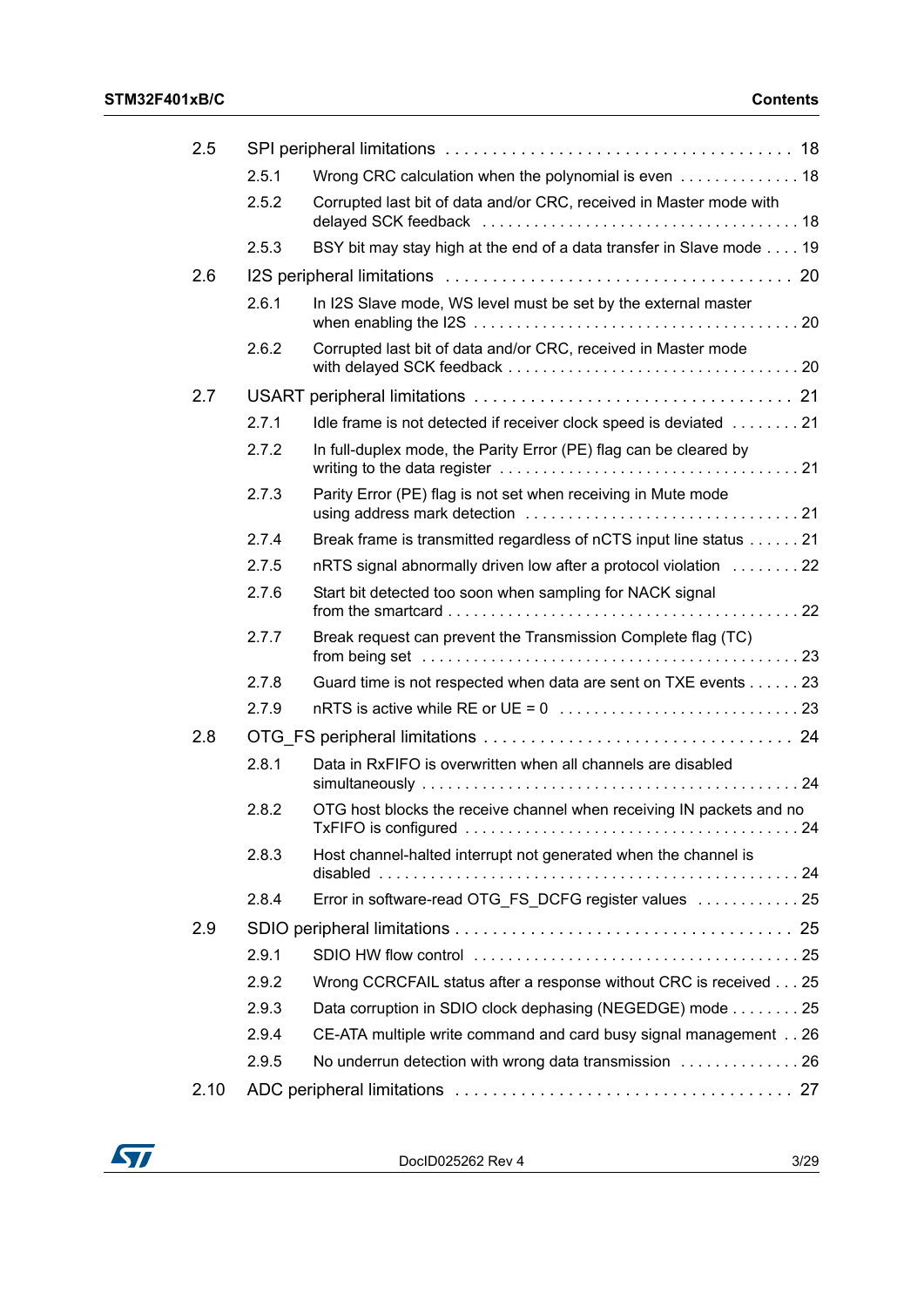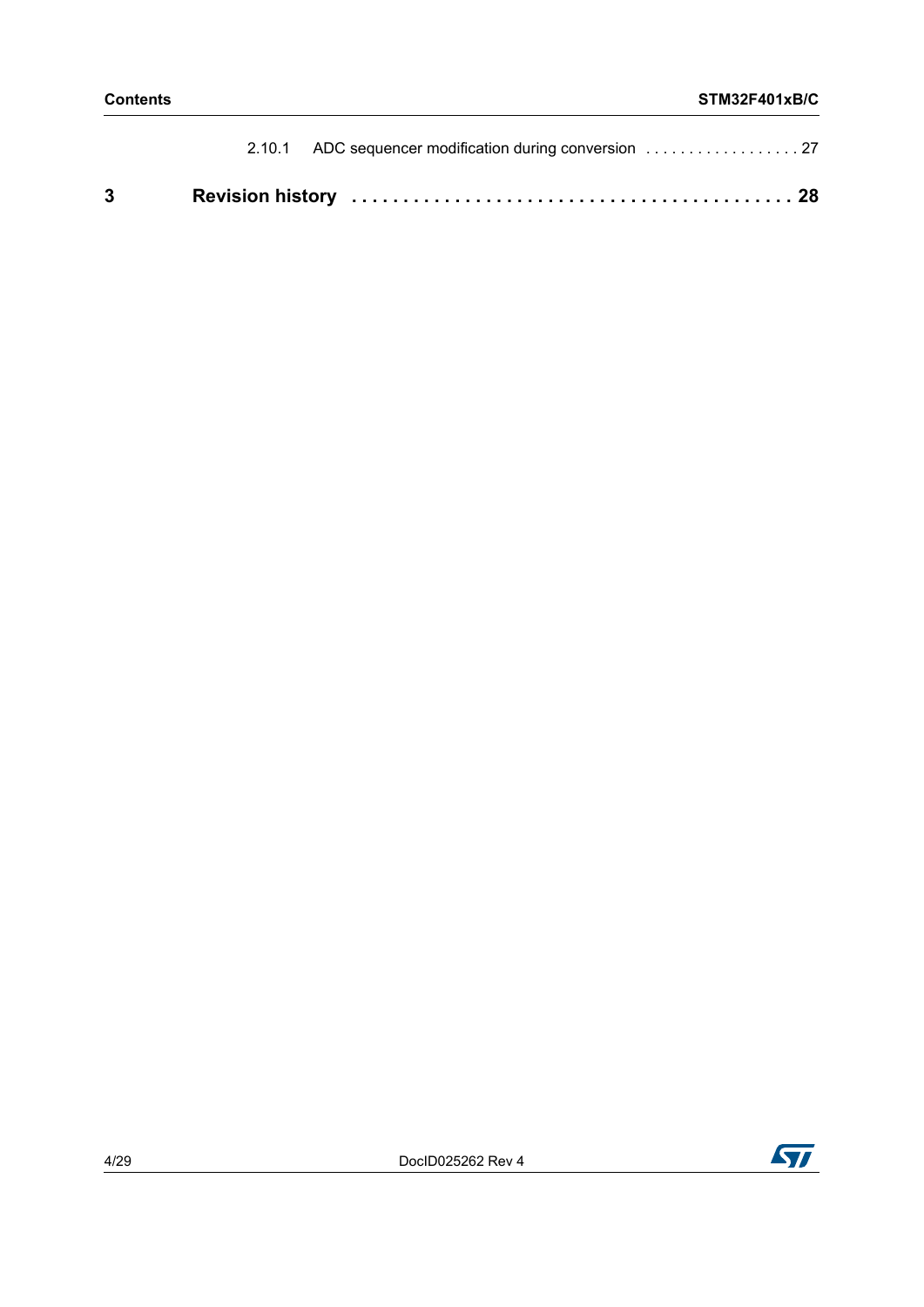# **List of tables**

| Table 1. |  |
|----------|--|
| Table 2. |  |
| Table 3. |  |
| Table 4. |  |
| Table 5. |  |
| Table 6. |  |
| Table 7. |  |

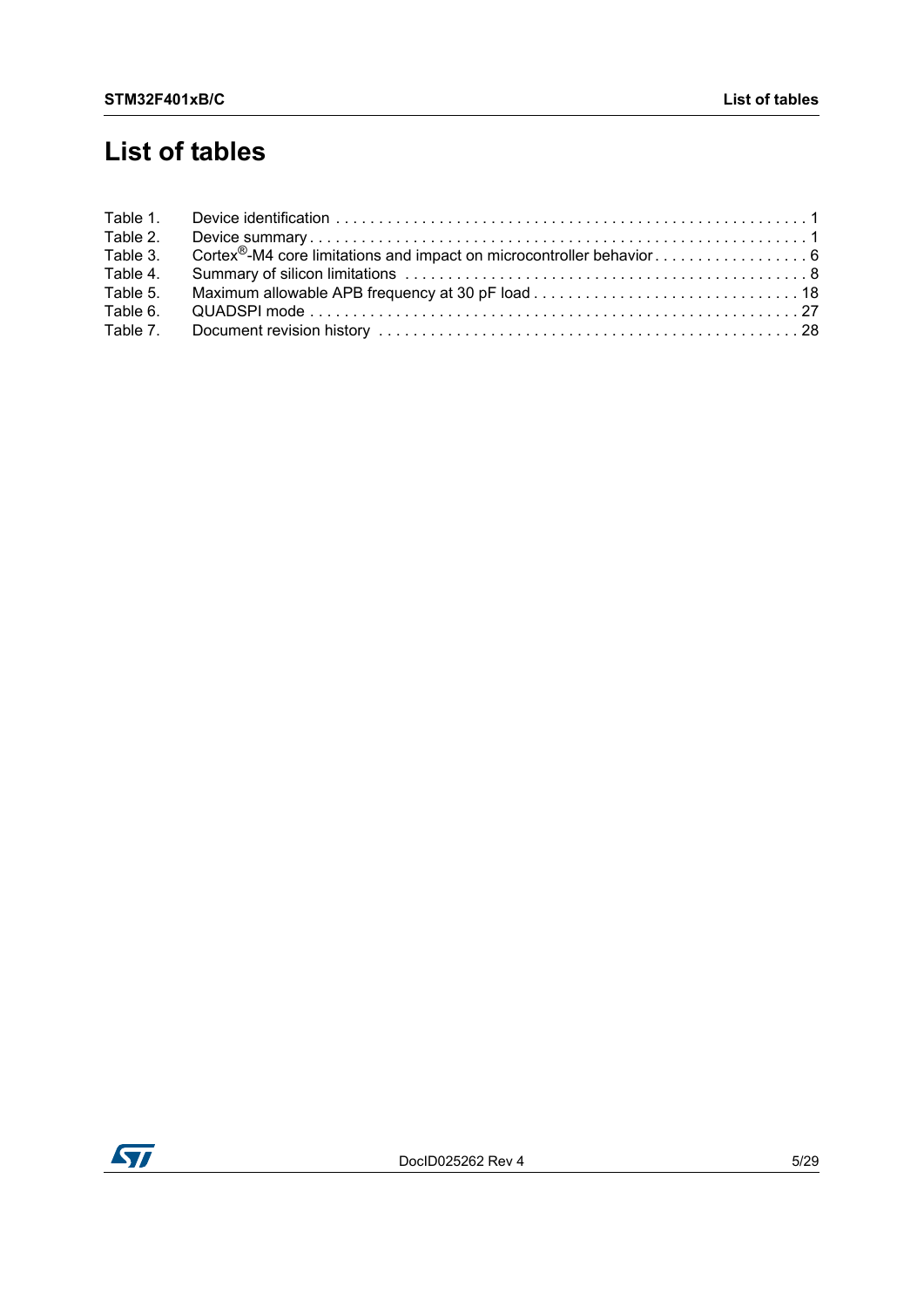# <span id="page-5-1"></span>**1 ARM® 32-bit Cortex®-M4 with FPU limitations**

<span id="page-5-0"></span>An errata notice of the STM32F401xB/C core is available from http://infocenter.arm.com.

All the described limitations are minor and related to the revision r0p1-v1 of the Cortex<sup>®</sup>-M4 core. *[Table 3](#page-5-3)* summarizes these limitations and their implications on the behavior of STM32F401xB/C devices.

<span id="page-5-3"></span>

| <b>ARM ID</b> | <b>ARM</b><br>category | ARM summary of errata                                                                    | Impact on<br><b>STM32F401xB/C</b> |
|---------------|------------------------|------------------------------------------------------------------------------------------|-----------------------------------|
| 752770        | Cat B                  | Interrupted loads to SP can cause erroneous<br>behavior                                  | Minor                             |
| 776924        | Cat B                  | VDIV or VSQRT instructions might not complete<br>correctly when very short ISRs are used | Minor                             |

**Table 3. Cortex®-M4 core limitations and impact on microcontroller behavior**

# <span id="page-5-2"></span>**1.1 Cortex®-M4 interrupted loads to stack pointer can cause erroneous behavior**

#### **Description**

An interrupt occurring during the data-phase of a single word load to the stack pointer (SP/R13) can cause an erroneous behavior of the device. In addition, returning from the interrupt results in the load instruction being executed an additional time.

For all the instructions performing an update of the base register, the base register is erroneously updated on each execution, resulting in the stack pointer being loaded from an incorrect memory location.

The instructions affected by this limitation are the following:

- LDR SP, [Rn],#imm
- LDR SP, [Rn,#imm]!
- LDR SP, [Rn,#imm]
- LDR SP, [Rn]
- LDR SP, [Rn,Rm]

#### **Workaround**

As of today, no compiler generates these particular instructions. This limitation can only occur with hand-written assembly code.

Both limitations can be solved by replacing the direct load to the stack pointer by an intermediate load to a general-purpose register followed by a move to the stack pointer.

Example:

Replace LDR SP, [R0] by LDR R2,[R0] MOV SP,R2

6/[29](#page-28-0) DocID025262 Rev 4

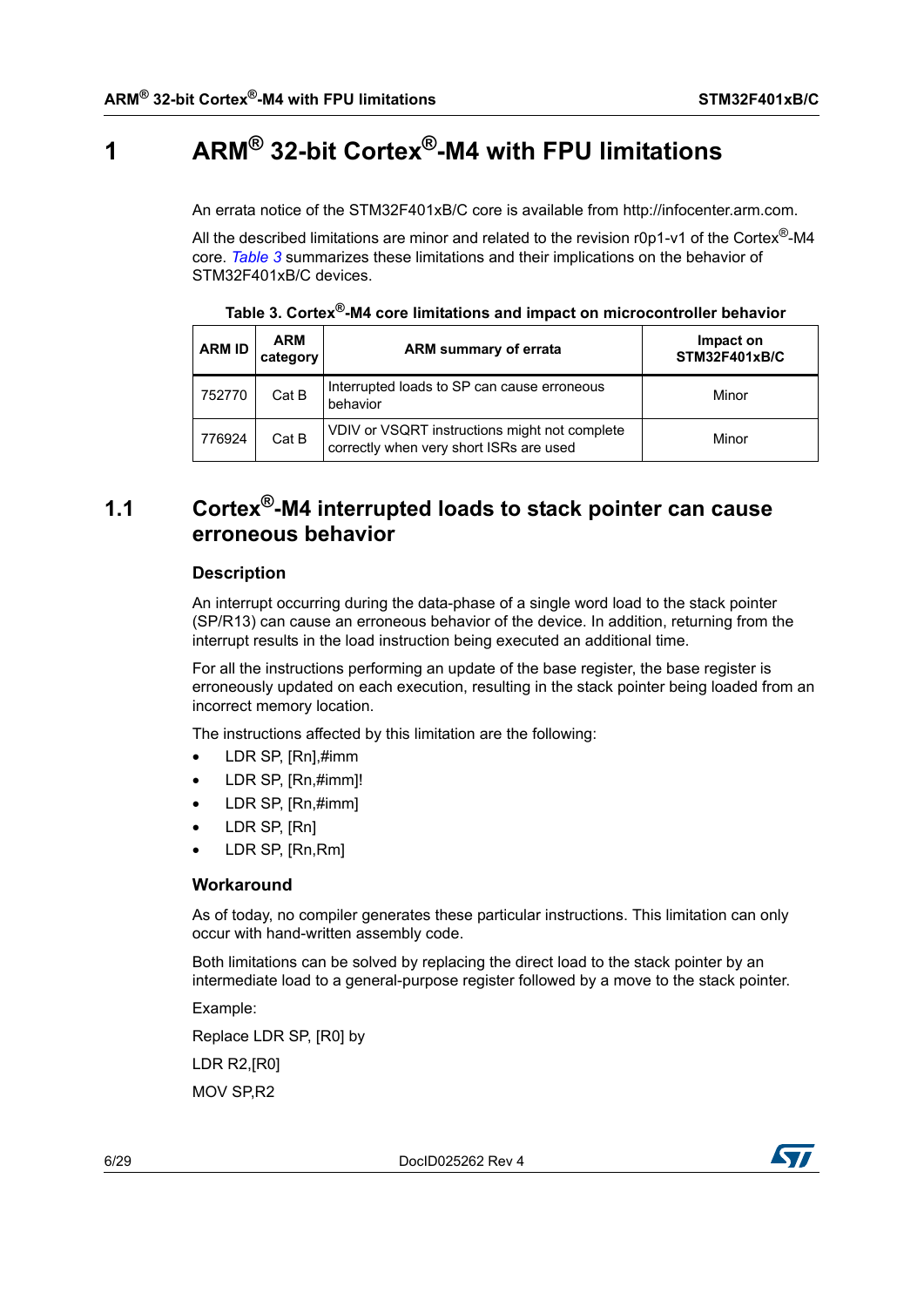# <span id="page-6-0"></span>**1.2 VDIV or VSQRT instructions might not complete correctly when very short ISRs are used**

#### **Description**

On Cortex®-M4 with FPU core, 14 cycles are required to execute a VDIV or VSQRT instruction.

This limitation is present when the following conditions are met:

- A VDIV or VSQRT is executed
- The destination register for VDIV or VSQRT is one of s0 s15
- An interrupt occurs and is taken
- The ISR being executed does not contain a floating point instruction
- 14 cycles after the VDIV or VSQRT is executed, an interrupt return is executed

In this case, if there are only one or two instructions inside the interrupt service routine, then the VDIV or VQSRT instruction does not complete correctly and the register bank and FPSCR are not updated, meaning that these registers hold incorrect out-of-date data.

#### **Workaround**

Two workarounds are applicable:

- Disable lazy context save of floating point state by clearing LSPEN to 0 (bit 30 of the FPCCR at address 0xE000EF34).
- Ensure that every ISR contains more than 2 instructions in addition to the exception return instruction.

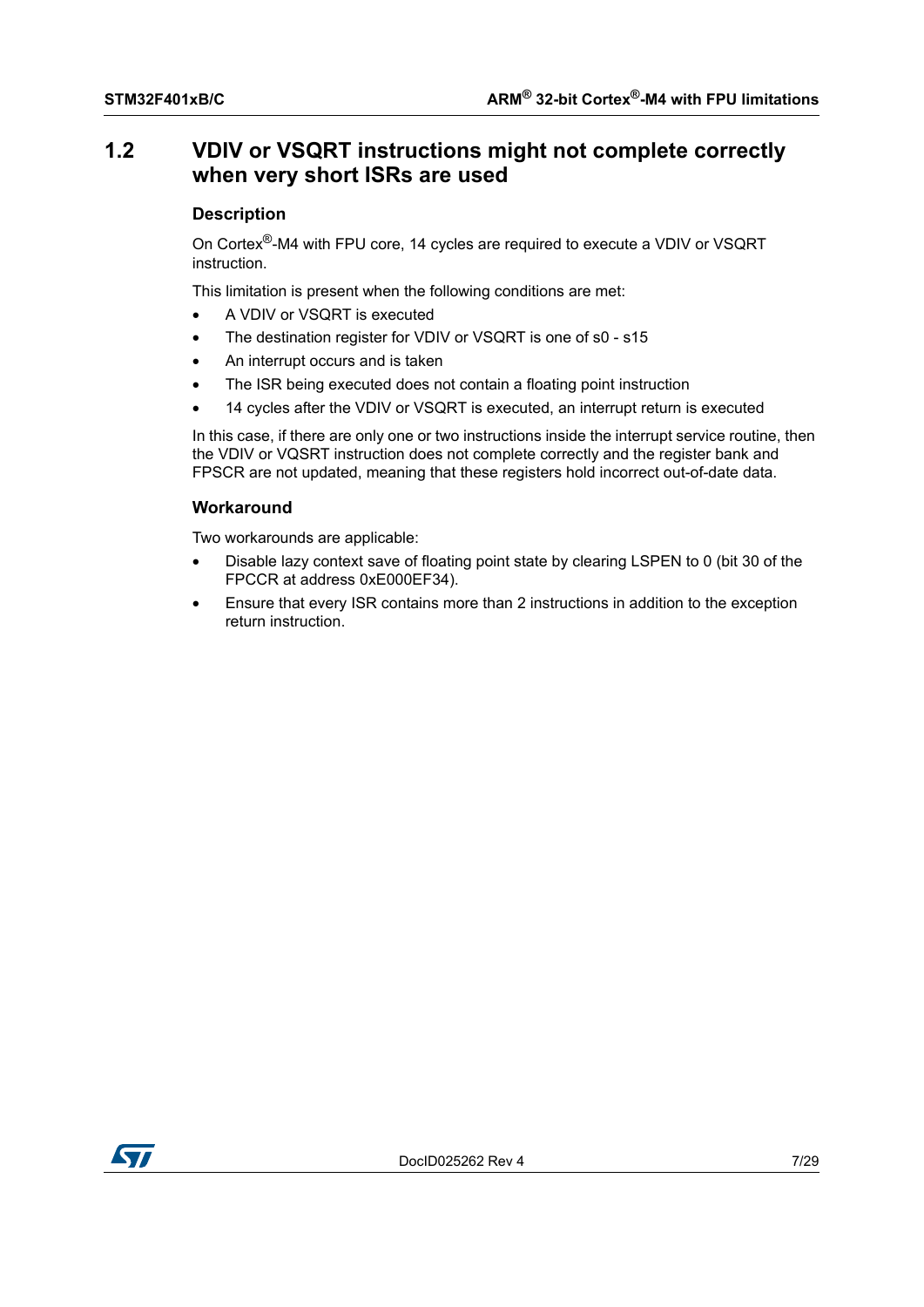# <span id="page-7-0"></span>**2 STM32F401xB/C silicon limitations**

*[Table 4](#page-7-1)* gives quick references to all documented limitations.

Legend for *[Table 4](#page-7-1)*: A = workaround available; N = no workaround available; P = partial workaround available, '-' and grayed = fixed.

<span id="page-7-1"></span>

|                                                   | <b>Revision A and Z</b>                                                                                                              |   |
|---------------------------------------------------|--------------------------------------------------------------------------------------------------------------------------------------|---|
|                                                   | Section 2.1.1: Debugging Stop mode and system tick timer                                                                             | A |
|                                                   | Section 2.1.2: Debugging Stop mode with WFE entry                                                                                    | A |
|                                                   | Section 2.1.3: Wakeup sequence from Standby mode when using more<br>than one wakeup source                                           | A |
| Section 2.1: System                               | Section 2.1.4: Full JTAG configuration without NJTRST pin cannot be<br>used                                                          | A |
| <b>limitations</b>                                | Section 2.1.5: MPU attribute to RTC and IWDG registers could be<br>managed incorrectly                                               | A |
|                                                   | Section 2.1.6: Delay after an RCC peripheral clock enabling                                                                          | A |
|                                                   | Section 2.1.7: PB5 I/O VIN limitation                                                                                                | A |
|                                                   | Section 2.1.8: PA0 I/O VIN limitation in Standby mode                                                                                | A |
|                                                   | Section 2.1.9: PH1 cannot be used as a GPIO in HSE bypass mode                                                                       | N |
| Section 2.2: IWDG<br>peripheral limitations       | Section 2.2.1: RVU and PVU flags are not reset in Stop mode                                                                          | A |
|                                                   | Section 2.3.1: Spurious tamper detection when disabling the tamper<br>channel                                                        | N |
| Section 2.3: RTC<br><b>limitations</b>            | Section 2.3.2: Detection of a tamper event occurring before enabling<br>the tamper detection is not supported in edge detection mode | A |
|                                                   | Section 2.3.3: RTC calendar registers are not locked properly                                                                        | A |
|                                                   | Section 2.4.1: SMBus standard not fully supported                                                                                    | A |
|                                                   | Section 2.4.2: Start cannot be generated after a misplaced Stop                                                                      | A |
|                                                   | Section 2.4.3: Mismatch on the "Setup time for a repeated Start<br>condition" timing parameter                                       | A |
| <b>Section 2.4: I2C</b><br>peripheral limitations | Section 2.4.4: Data valid time $(t_{VD:DAT})$ violated without the OVR flag<br>being set                                             | A |
|                                                   | Section 2.4.5: Both SDA and SCL maximum rise time (t <sub>r</sub> ) violated when<br>VDD_I2C bus higher than ((VDD+0.3) / 0.7) V     | A |
|                                                   | Section 2.4.6: Spurious Bus Error detection in Master mode                                                                           | A |
|                                                   | Section 2.5.1: Wrong CRC calculation when the polynomial is even                                                                     | A |
| Section 2.5: SPI<br>peripheral limitations        | Section 2.5.2: Corrupted last bit of data and/or CRC, received in<br>Master mode with delayed SCK feedback                           | Α |
|                                                   | Section 2.5.3: BSY bit may stay high at the end of a data transfer in<br>Slave mode                                                  | A |

#### **Table 4. Summary of silicon limitations**



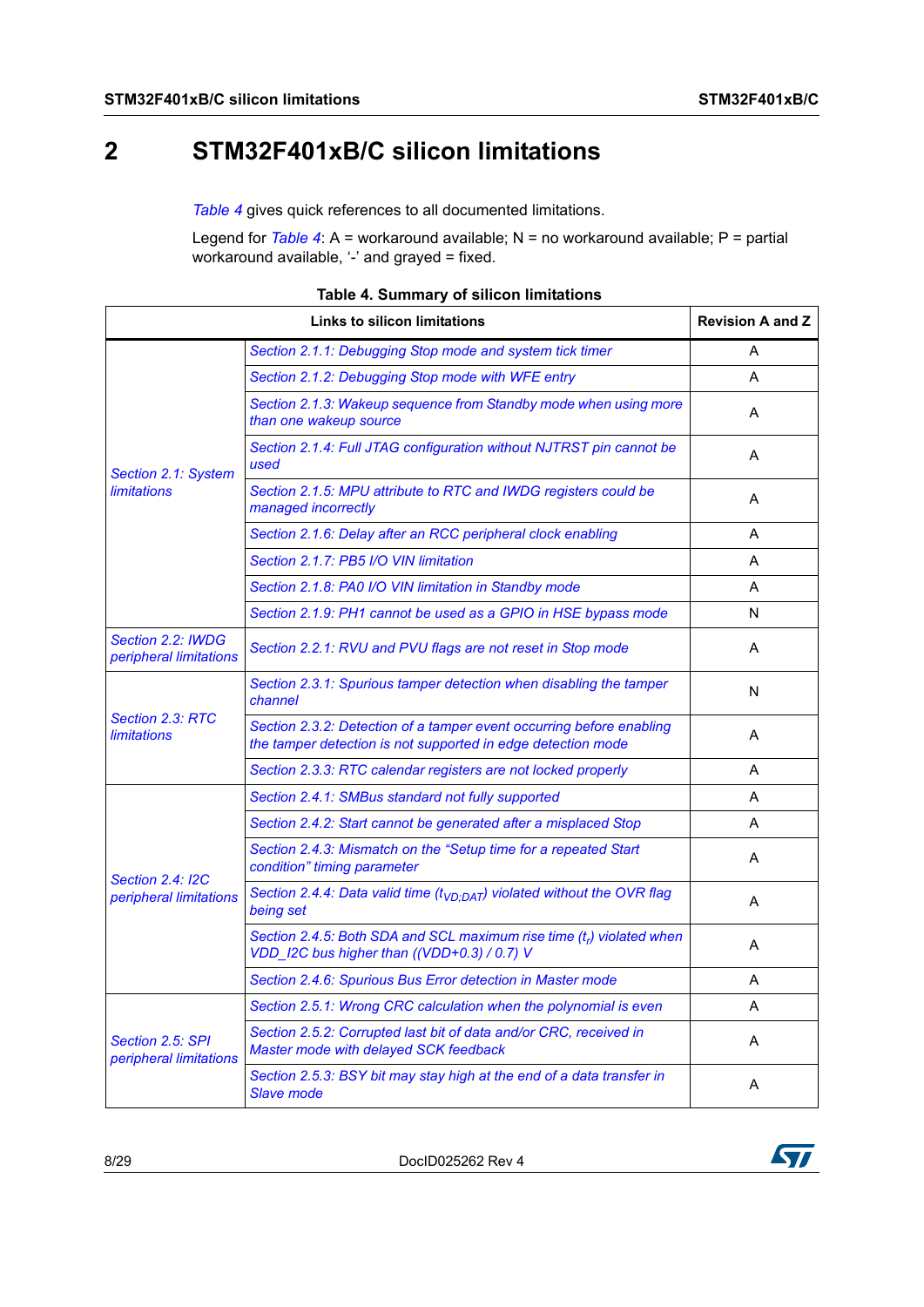|                                              | <b>Revision A and Z</b>                                                                                          |   |
|----------------------------------------------|------------------------------------------------------------------------------------------------------------------|---|
| <b>Section 2.6: I2S</b>                      | Section 2.6.1: In I2S Slave mode, WS level must be set by the external<br>master when enabling the I2S           | A |
| peripheral limitations                       | Section 2.6.2: Corrupted last bit of data and/or CRC, received in<br>Master mode with delayed SCK feedback       | A |
|                                              | Section 2.7.1: Idle frame is not detected if receiver clock speed is<br>deviated                                 | N |
|                                              | Section 2.7.2: In full-duplex mode, the Parity Error (PE) flag can be<br>cleared by writing to the data register | Α |
|                                              | Section 2.7.3: Parity Error (PE) flag is not set when receiving in Mute<br>mode using address mark detection     | N |
|                                              | Section 2.7.4: Break frame is transmitted regardless of nCTS input line<br>status                                | N |
| Section 2.7: USART<br>peripheral limitations | Section 2.7.5: nRTS signal abnormally driven low after a protocol<br>violation                                   | A |
|                                              | Section 2.7.6: Start bit detected too soon when sampling for NACK<br>signal from the smartcard                   | A |
|                                              | Section 2.7.7: Break request can prevent the Transmission Complete<br>flag (TC) from being set                   | A |
|                                              | Section 2.7.8: Guard time is not respected when data are sent on TXE<br>events                                   | Α |
|                                              | Section 2.7.9: $nRTS$ is active while RE or UE = 0                                                               | A |
|                                              | Section 2.8.1: Data in RxFIFO is overwritten when all channels are<br>disabled simultaneously                    | A |
| Section 2.8:<br><b>OTG_FS</b> peripheral     | Section 2.8.2: OTG host blocks the receive channel when receiving IN<br>packets and no TxFIFO is configured      | A |
| limitations                                  | Section 2.8.3: Host channel-halted interrupt not generated when the<br>channel is disabled                       | A |
|                                              | Section 2.8.4: Error in software-read OTG_FS_DCFG register values                                                | A |
|                                              | Section 2.9.1: SDIO HW flow control                                                                              | N |
| Section 2.9: SDIO<br>peripheral limitations  | Section 2.9.2: Wrong CCRCFAIL status after a response without CRC<br>is received                                 | A |
|                                              | Section 2.9.3: Data corruption in SDIO clock dephasing (NEGEDGE)<br>mode                                         | N |
|                                              | Section 2.9.4: CE-ATA multiple write command and card busy signal<br>management                                  | Α |
|                                              | Section 2.9.5: No underrun detection with wrong data transmission                                                | Α |
| Section 2.10: ADC<br>peripheral limitations  | Section 2.10.1: ADC sequencer modification during conversion                                                     | A |

|  | Table 4. Summary of silicon limitations (continued) |  |
|--|-----------------------------------------------------|--|
|--|-----------------------------------------------------|--|

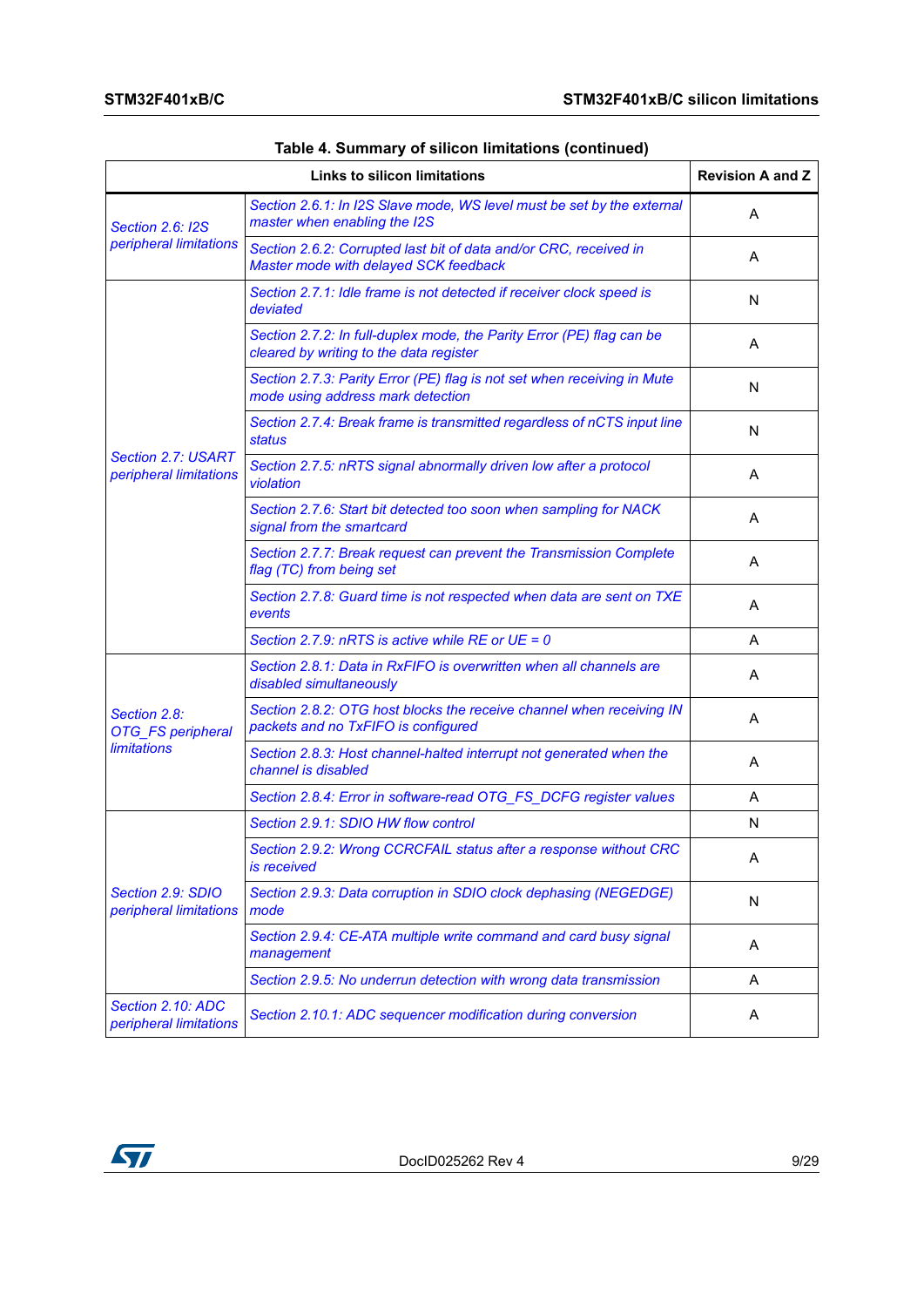# <span id="page-9-0"></span>**2.1 System limitations**

# <span id="page-9-1"></span>**2.1.1 Debugging Stop mode and system tick timer**

#### **Description**

If the system tick timer interrupt is enabled during the Stop mode debug (DBG\_STOP bit set in the DBGMCU CR register), it will wake up the system from Stop mode.

#### **Workaround**

To debug the Stop mode, disable the system tick timer interrupt.

# <span id="page-9-2"></span>**2.1.2 Debugging Stop mode with WFE entry**

#### **Description**

When the Stop debug mode is enabled (DBG STOP bit set in the DBGMCU CR register), this allows software debugging during Stop mode.

However, if the application software uses the WFE instruction to enter Stop mode, after wakeup some instructions could be missed if the WFE is followed by sequential instructions. This affects only Stop debug mode with WFE entry.

#### **Workaround**

To debug Stop mode with WFE entry, the WFE instruction must be inside a dedicated function with 1 instruction (NOP) between the execution of the WFE and the Bx LR.

Example:

\_asm void WFE(void) {

**WFF** 

**NOP** 

BX lr }

### <span id="page-9-3"></span>**2.1.3 Wakeup sequence from Standby mode when using more than one wakeup source**

#### **Description**

The various wakeup sources are logically OR-ed in front of the rising-edge detector which generates the wakeup flag (WUF). The WUF needs to be cleared prior to Standby mode entry, otherwise the MCU wakes up immediately.

If one of the configured wakeup sources is kept high during the clearing of the WUF (by setting the CWUF bit), it may mask further wakeup events on the input of the edge detector. As a consequence, the MCU might not be able to wake up from Standby mode.

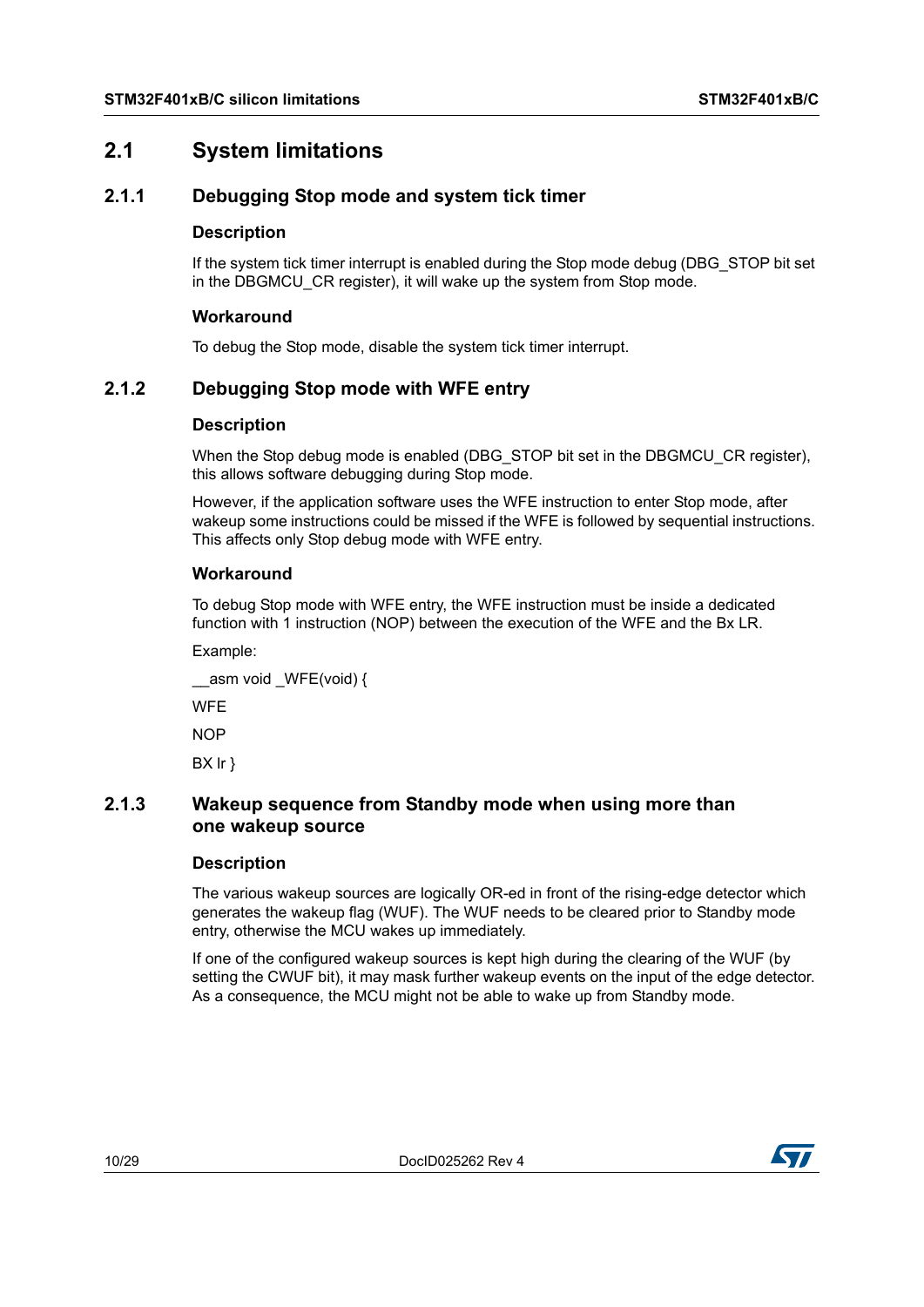#### **Workaround**

To avoid this problem, the following sequence should be applied before entering Standby mode:

- Disable all used wakeup sources,
- Clear all related wakeup flags,
- Re-enable all used wakeup sources,
- **Enter Standby mode**

*Note: Be aware that, when applying this workaround, if one of the wakeup sources is still kept high, the MCU enters Standby mode but then it wakes up immediately generating a power reset.*

# <span id="page-10-0"></span>**2.1.4 Full JTAG configuration without NJTRST pin cannot be used**

#### **Description**

When using the JTAG debug port in debug mode, the connection with the debugger is lost if the NJTRST pin (PB4) is used as a GPIO. Only the 4-wire JTAG port configuration is impacted.

#### **Workaround**

Use the SWD debug port instead of the full 4-wire JTAG port.

### <span id="page-10-1"></span>**2.1.5 MPU attribute to RTC and IWDG registers could be managed incorrectly**

#### **Description**

If the MPU is used and the non bufferable attribute is set to the RTC or IWDG memory map region, the CPU access to the RTC or IWDG registers could be treated as bufferable, provided that there is no APB prescaler configured (AHB/APB prescaler is equal to 1).

#### **Workaround**

If the non bufferable attribute is required for these registers, the software could perform a read after the write to guaranty the completion of the write access.

## <span id="page-10-2"></span>**2.1.6 Delay after an RCC peripheral clock enabling**

#### **Description**

A delay between an RCC peripheral clock enable and the effective peripheral enabling should be taken into account in order to manage the peripheral read/write to registers.

This delay depends on the peripheral mapping:

- If the peripheral is mapped on AHB: the delay should be equal to 2 AHB cycles.
- If the peripheral is mapped on APB: the delay should be equal to  $1 + (AHB/APB)$ prescaler) cycles.

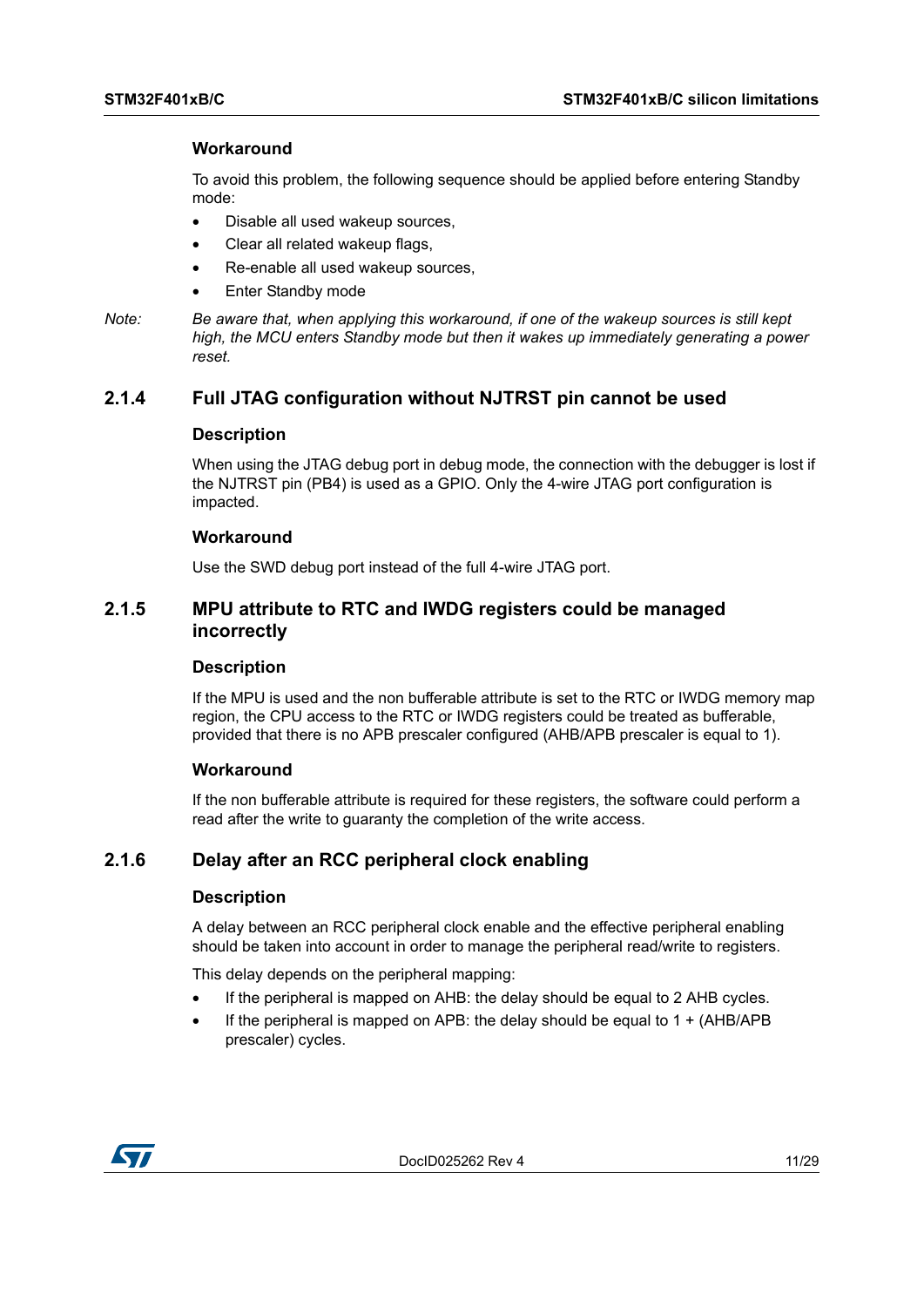#### **Workarounds**

- 1. Use the DSB instruction to stall the Cortex<sup>®</sup>-M4 CPU pipeline until the instruction is completed.
- 2. Insert "n" NOPs between the RCC enable bit write and the peripheral register writes  $(n = 2$  for AHB peripherals,  $n = 1 + AHB/APB$  prescaler in case of APB peripherals).
- 3. Or simply insert a dummy read operation from the corresponding register just after enabling the peripheral clock.

# <span id="page-11-0"></span>2.1.7 PB5 I/O V<sub>IN</sub> limitation

#### **Description**

If the input voltage ( $V_{IN}$ ) applied to PB5 exceeds  $V_{DD}$  supply voltage, an I/O leakage current, which can impact the product lifetime, is observed.

#### **Workaround**

There is no functional limitation on PB5 pad if  $V_{IN}$  does not exceed  $V_{DD}$ .

# <span id="page-11-1"></span>**2.1.8** PA0 I/O V<sub>IN</sub> limitation in Standby mode

#### **Description**

In Standby mode, if the input voltage ( $V_{\text{IN}}$ ) applied to PA0 exceeds  $V_{\text{DD}}$  supply voltage, an I/O leakage current, which can impact the product lifetime, is observed.

#### **Workaround**

There is no functional limitation on PA0 pad if  $V_{IN}$  does not exceed  $V_{DD}$ .

If the device does not operate in Standby mode, PA0 is 5 V tolerant (FT) thus allowing an input voltage higher than  $V_{DD}$  (according to the datasheet specifications).

### <span id="page-11-2"></span>**2.1.9 PH1 cannot be used as a GPIO in HSE bypass mode**

#### **Description**

When an external clock is used and the HSE is bypassed, PH1 cannot be used as GPIO.

#### **Work around**

None.

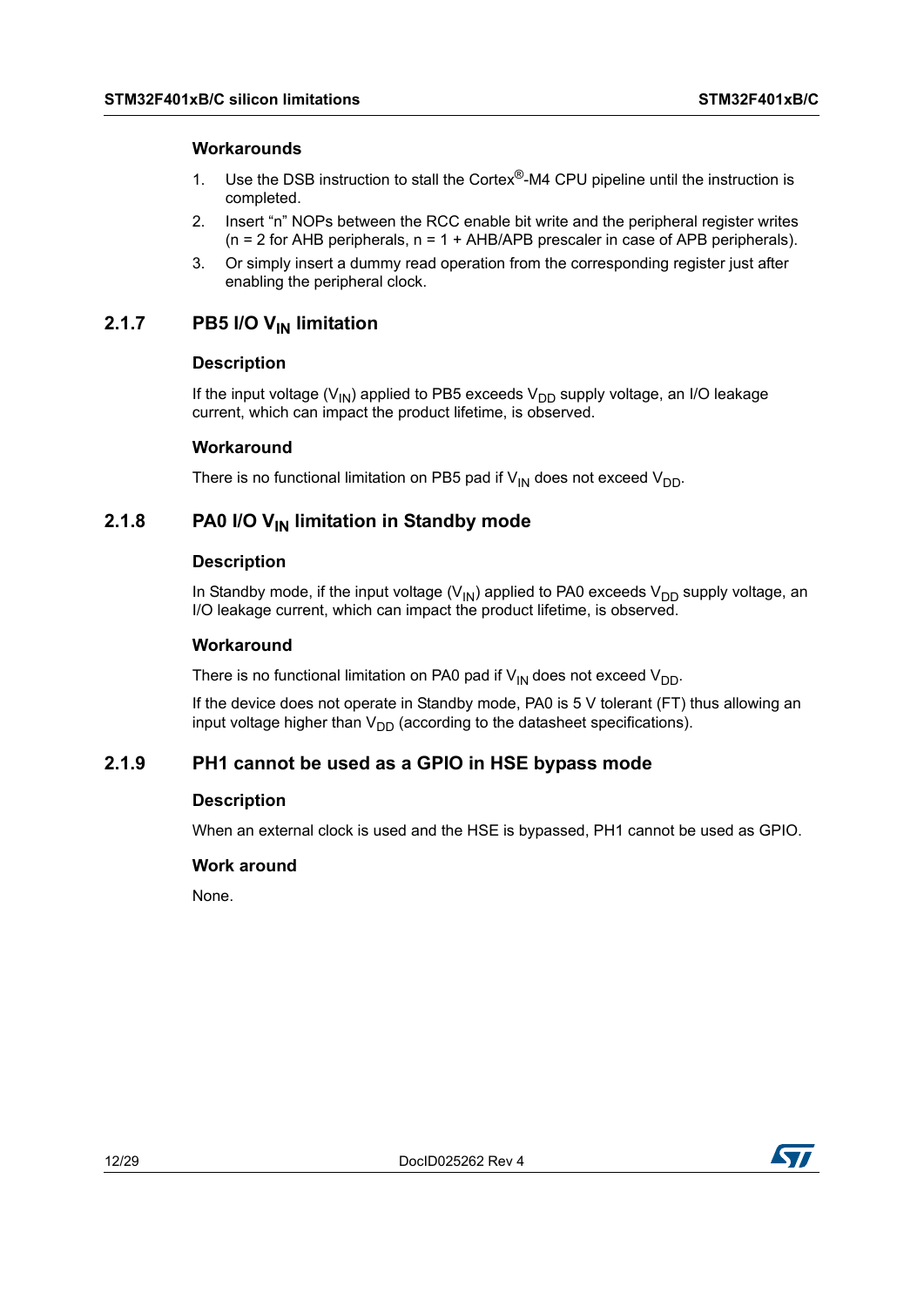# <span id="page-12-0"></span>**2.2 IWDG peripheral limitations**

# <span id="page-12-1"></span>**2.2.1 RVU and PVU flags are not reset in Stop mode**

#### **Description**

The RVU and PVU flags of the IWDG\_SR register are set by hardware after a write access to the IWDG\_RLR and the IWDG\_PR registers, respectively. If the Stop mode is entered immediately after the write access, the RVU and PVU flags are not reset by hardware.

Before performing a second write operation to the IWDG\_RLR or the IWDG\_PR register, the application software must wait for the RVU or PVU flag to be reset. However, since the RVU/PVU bit is not reset after exiting the Stop mode, the software goes into an infinite loop and the independent watchdog (IWDG) generates a reset after the programmed timeout period.

### **Workaround**

Wait until the RVU or PVU flag of the IWDG\_SR register is reset before entering the Stop mode.

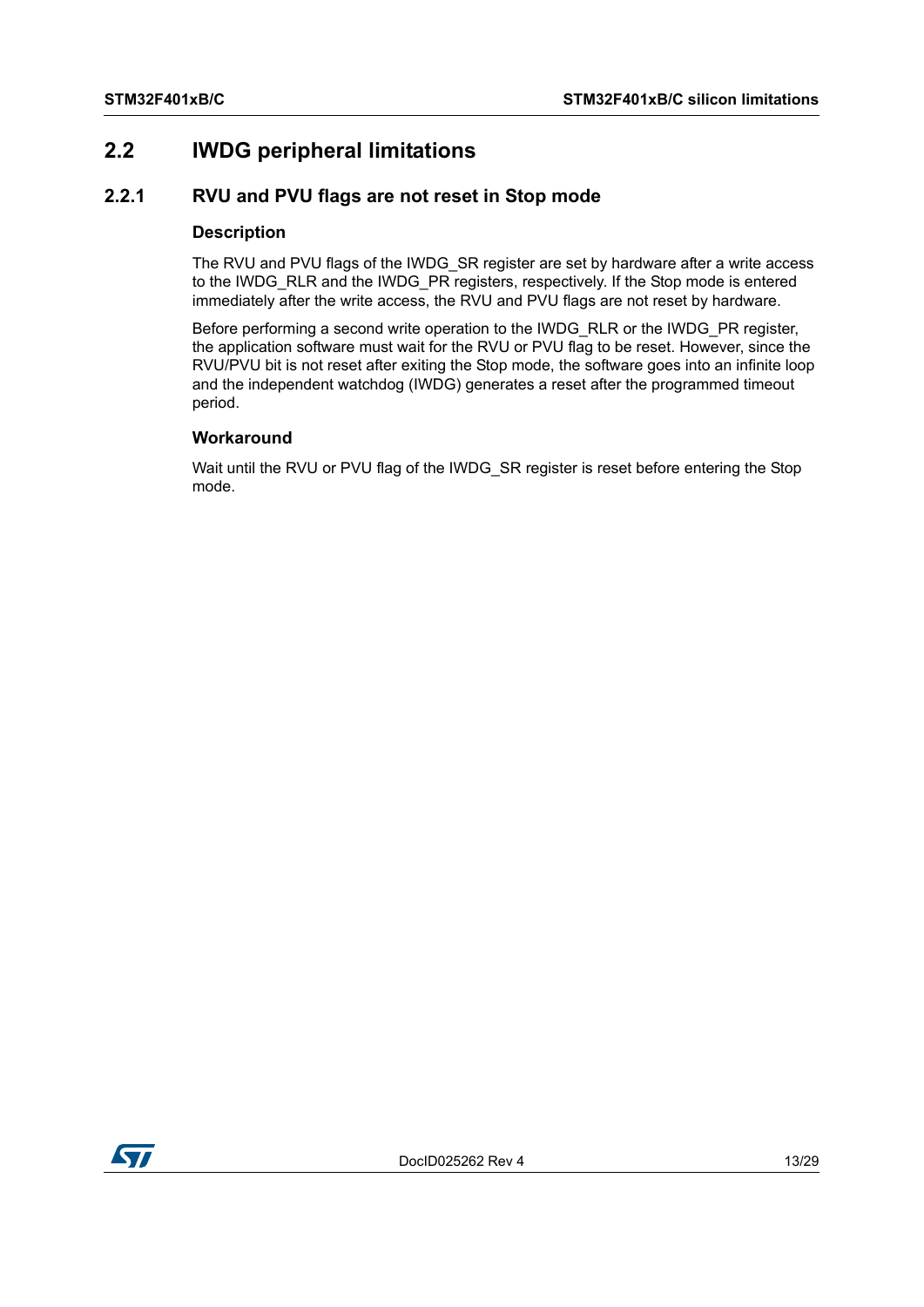# <span id="page-13-0"></span>**2.3 RTC limitations**

# <span id="page-13-1"></span>**2.3.1 Spurious tamper detection when disabling the tamper channel**

#### **Description**

If the tamper detection is configured for detection on falling edge event (TAMPFLT=00 and TAMPxTRG=1) and if the tamper event detection is disabled when the tamper pin is at high level, a false tamper event is detected.

#### **Workaround**

None

# <span id="page-13-2"></span>**2.3.2 Detection of a tamper event occurring before enabling the tamper detection is not supported in edge detection mode**

#### **Description**

When the tamper detection is enabled in edge detection mode (TAMPFLT=00):

- When TAMPxTRG=0 (rising edge detection): if the tamper input is already high before enabling the tamper detection, the tamper event may or may not be detected when enabling the tamper detection. The probability to detect it increases with the APB frequency.
- When TAMPxTRG=1 (falling edge detection): if the tamper input is already low before enabling the tamper detection, the tamper event is not detected when enabling the tamper detection.

### **Workaround**

The I/O state should be checked by software in the GPIO registers, just after enabling the tamper detection and before writing sensitive values in the backup registers, in order to ensure that no active edge occurred before enabling the tamper event detection.

# <span id="page-13-3"></span>**2.3.3 RTC calendar registers are not locked properly**

#### **Description**

When reading the calendar registers with BYPSHAD=0, the RTC\_TR and RTC\_DR registers may not be locked after reading the RTC\_SSR register. This happens if the read operation is initiated one APB clock period before the shadow registers are updated. This can result in a non-consistency of the three registers. Similarly, RTC\_DR register can be updated after reading the RTC\_TR register instead of being locked.

### **Workaround**

- 1. Use BYPSHAD = 1 mode (Bypass shadow registers), or
- 2. If BYPSHAD = 0, read SSR again after reading SSR/TR/DR to confirm that SSR is still the same, otherwise read the values again.

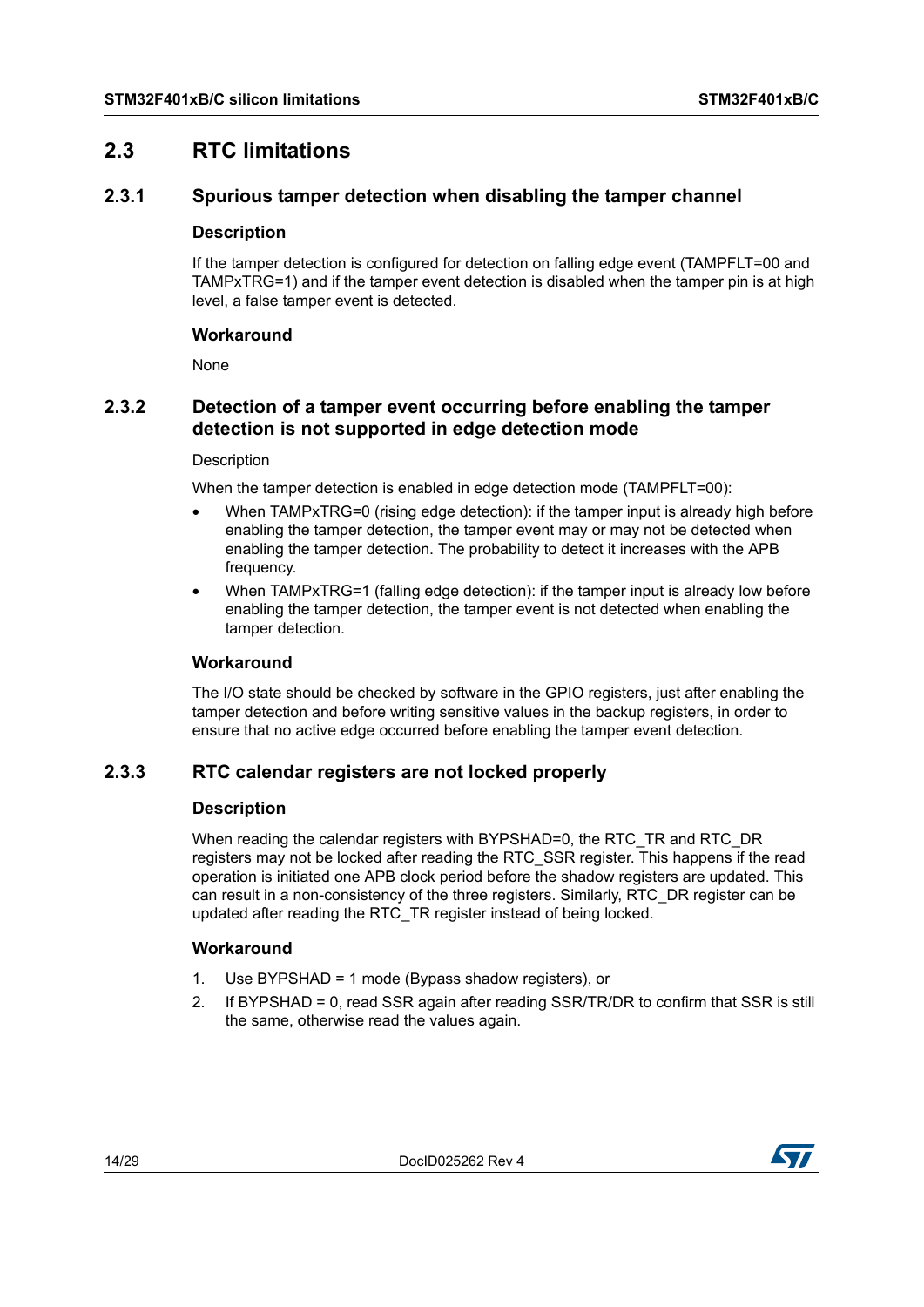# <span id="page-14-0"></span>**2.4 I2C peripheral limitations**

# <span id="page-14-1"></span>**2.4.1 SMBus standard not fully supported**

#### **Description**

The  $I^2C$  peripheral is not fully compliant with the SMBus v2.0 standard since It does not support the capability to NACK an invalid byte/command.

#### **Workarounds**

A higher-level mechanism should be used to verify that a write operation is being performed correctly at the target device, such as:

- 1. Using the SMBAL pin if supported by the host
- 2. the alert response address (ARA) protocol
- 3. the Host notify protocol

# <span id="page-14-2"></span>**2.4.2 Start cannot be generated after a misplaced Stop**

#### **Description**

If a master generates a misplaced Stop on the bus (bus error) while the microcontroller I2C peripheral attempts to switch to Master mode by setting the START bit, the Start condition is not properly generated.

#### **Workaround**

In the I<sup>2</sup>C standard, it is allowed to send a Stop only at the end of the full byte (8 bits  $+$ acknowledge), so this scenario is not allowed. Other derived protocols like CBUS allow it, but they are not supported by the I²C peripheral.

A software workaround consists in asserting the software reset using the SWRST bit in the I2C\_CR1 control register.

# <span id="page-14-3"></span>**2.4.3 Mismatch on the "Setup time for a repeated Start condition" timing parameter**

#### **Description**

In case of a repeated Start, the "Setup time for a repeated Start condition" (named Tsu;sta in the I²C specification) can be slightly violated when the I²C operates in Master Standard mode at a frequency between 88 kHz and 100 kHz.

The limitation can occur only in the following configuration:

- in Master mode
- in Standard mode at a frequency between 88 kHz and 100 kHz (no limitation in Fastmode)
- SCL rise time:
	- If the slave does not stretch the clock and the SCL rise time is more than 300 ns (if the SCL rise time is less than 300 ns, the limitation cannot occur)
	- If the slave stretches the clock

The setup time can be violated independently of the APB peripheral frequency.



DocID025262 Rev 4 15/[29](#page-28-0)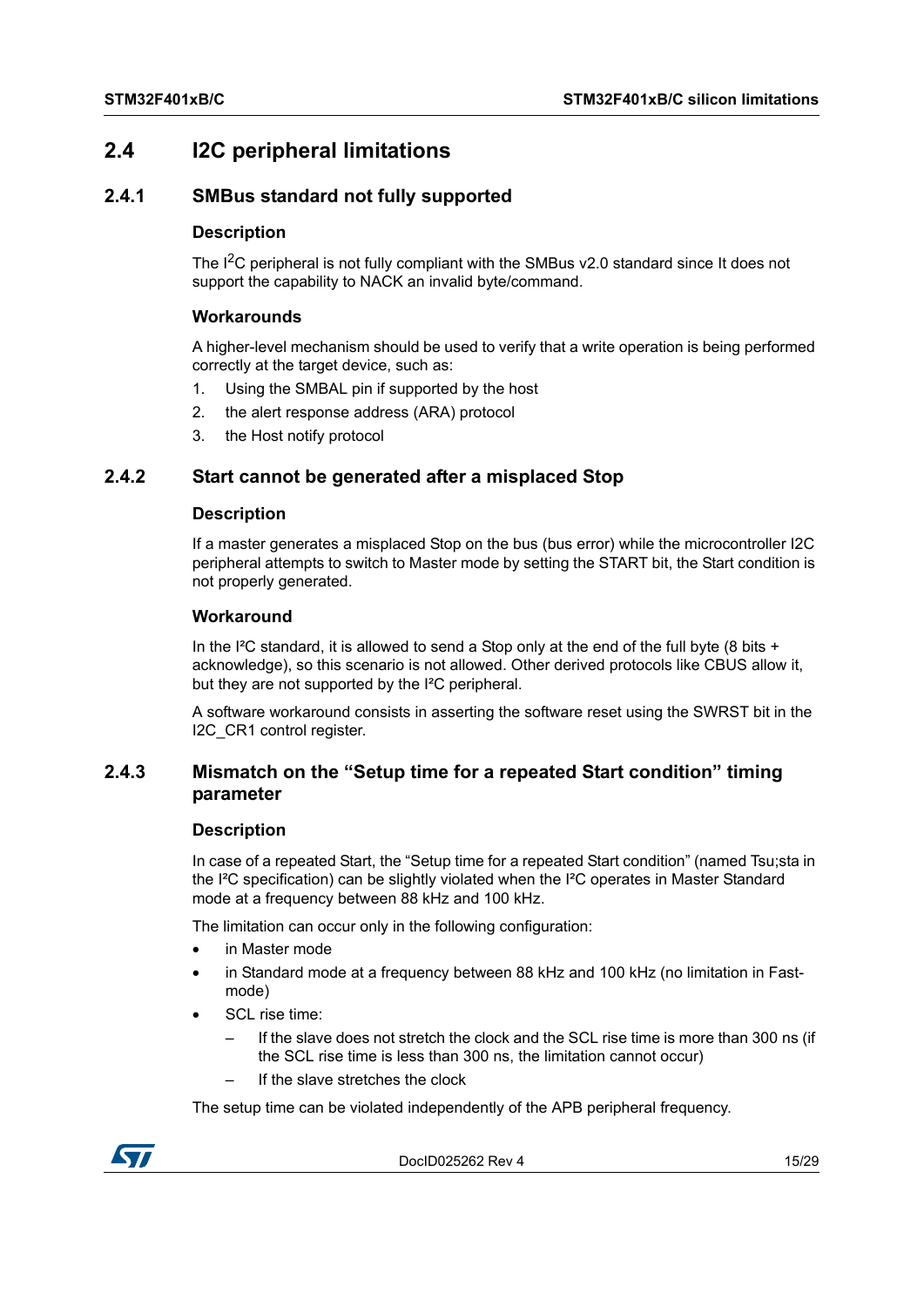#### **Workaround**

Reduce the frequency down to 88 kHz or use the I<sup>2</sup>C Fast-mode, if supported by the slave.

# <span id="page-15-0"></span>**2.4.4** Data valid time (t<sub>VD</sub>, DAT) violated without the OVR flag being set

#### **Description**

The data valid time ( $t_{VD;DATA}$ ,  $t_{VD;ACK}$ ) described by the I<sup>2</sup>C standard can be violated (as well as the maximum data hold time of the current data  $(t_{HD:DAT})$ ) under the conditions described below. This violation cannot be detected because the OVR flag is not set (no transmit buffer underrun is detected).

This limitation can occur only under the following conditions:

- in Slave transmit mode
- with clock stretching disabled (NOSTRETCH=1)
- if the software is late to write the DR data register, but not late enough to set the OVR flag (the data register is written before)

#### **Workaround**

If the master device allows it, use the clock stretching mechanism by programming the bit NOSTRETCH=0 in the I2C\_CR1 register.

If the master device does not allow it, ensure that the software is fast enough when polling the TXE or ADDR flag to immediately write to the DR data register. For instance, use an interrupt on the TXE or ADDR flag and boost its priority to the higher level.

# <span id="page-15-1"></span>**2.4.5 Both SDA and SCL maximum rise time (tr) violated when VDD\_I2C bus higher than ((VDD+0.3) / 0.7) V**

### **Description**

When an external legacy  $1^2C$  bus voltage (VDD 12C) is set to 5 V while the MCU is powered from  $V_{DD}$ , the internal 5-Volt tolerant circuitry is activated as soon the input voltage (V<sub>IN</sub>) reaches the  $V_{DD}$  + diode threshold level. An additional internal large capacitance then prevents the external pull-up resistor  $(R_P)$  from rising the SDA and SCL signals within the maximum timing  $(t_r)$  which is 300 ns in fast mode and 1000 ns in Standard mode.

The rise time  $(t_r)$  is measured from  $V_{II}$  and  $V_{IH}$  with levels set at 0.3VDD\_I2C and 0.7VDD\_I2C.

#### **Workaround**

The external VDD 12C bus voltage should be limited to a maximum value of ((VDD+0.3) / 0.7) V. As a result, when the MCU is powered from  $V_{DD}=3.3$  V, VDD I2C should not exceed 5.14 V to be compliant with  $1^2C$  specifications.

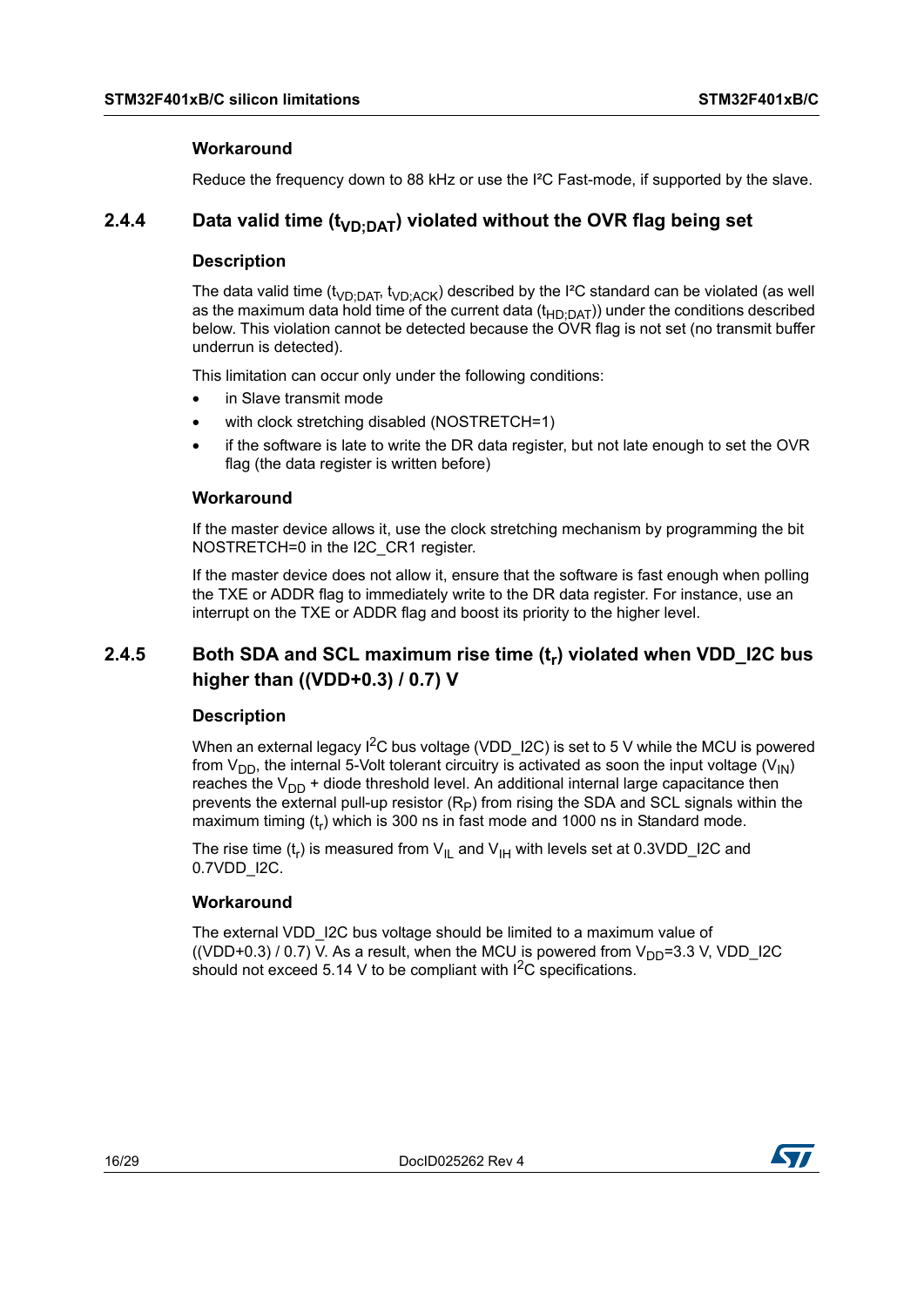# <span id="page-16-0"></span>**2.4.6 Spurious Bus Error detection in Master mode**

#### **Description**

In Master mode, a bus error can be detected by mistake, so the BERR flag can be wrongly raised in the status register. This will generate a spurious Bus Error interrupt if the interrupt is enabled. A bus error detection has no effect on the transfer in Master mode, therefore the I2C transfer can continue normally.

#### **Workaround**

If a bus error interrupt is generated in Master mode, the BERR flag must be cleared by software. No other action is required and the on-going transfer can be handled normally.

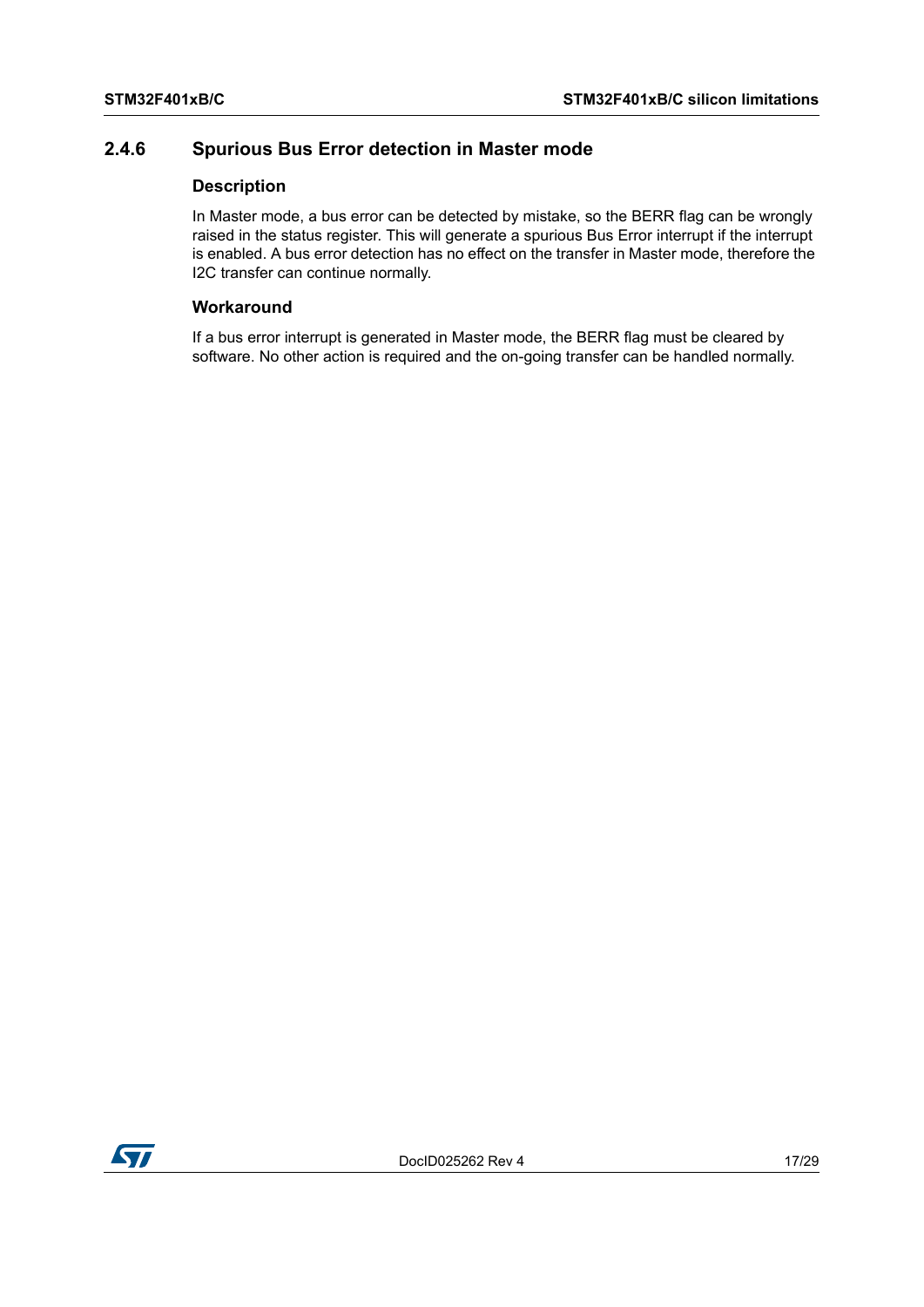# <span id="page-17-0"></span>**2.5 SPI peripheral limitations**

# <span id="page-17-1"></span>**2.5.1 Wrong CRC calculation when the polynomial is even**

#### **Description**

When the CRC is enabled, the CRC calculation will be wrong if the polynomial is even.

#### **Work-around**

Use odd polynomial.

# <span id="page-17-2"></span>**2.5.2 Corrupted last bit of data and/or CRC, received in Master mode with delayed SCK feedback**

#### **Description**

In receive transaction, in both  $1<sup>2</sup>S$  and SPI Master modes, the last bit of the transacted frame is not captured when the signal provided by internal feedback loop from the SCK pin exceeds a critical delay. The lastly transacted bit of the stored data then keeps the value from the pattern received previously. As a consequence, the last receive data bit may be wrong and/or the CRCERR flag can be unduly asserted in the SPI mode if any data under check sum and/or just the CRC pattern is wrongly captured.

In SPI mode, data are synchronous with the APB clock. A delay of up to two APB clock periods can thus be tolerated for the internal feedback delay. The  $I^2S$  mode is more sensitive than the SPI mode especially at case, when odd factor of the I2S prescaler is set and APB clock is dived by two from system clock. In this case, the margin of the internal feedback delay is lower than 1.5 APB clock period.

The main factors contributing to the delay increase are low  $V_{DD}$  level, high temperature, high SCK pin capacitive load and low SCK I/O output speed. The SPI communication speed has no impact.

### **Workarounds**

The following workaround can be adopted, jointly or individually:

- Decrease the APB clock speed.
- Configure the IO pad of the SCK pin to be faster.

The following table gives the maximum allowable APB frequency versus GPIOx\_OSPEEDR output speed control field setting for the SCK pin, at 30 pF of capacitive load, which still prevent the occurrence issue.

<span id="page-17-3"></span>

| OSPEEDR [1:0]<br>for SCK pin | Max. APB frequency<br>for SPI mode<br>[MHz] | Max. APB frequency<br>for $I^2S$ mode<br>[MHz] |
|------------------------------|---------------------------------------------|------------------------------------------------|
| 11 (very high), 10 (high)    | 84                                          | 42                                             |
| 01 (medium)                  | 70                                          | 30                                             |
| 00 (low)                     | 28                                          | 12                                             |

#### **Table 5. Maximum allowable APB frequency at 30 pF load**



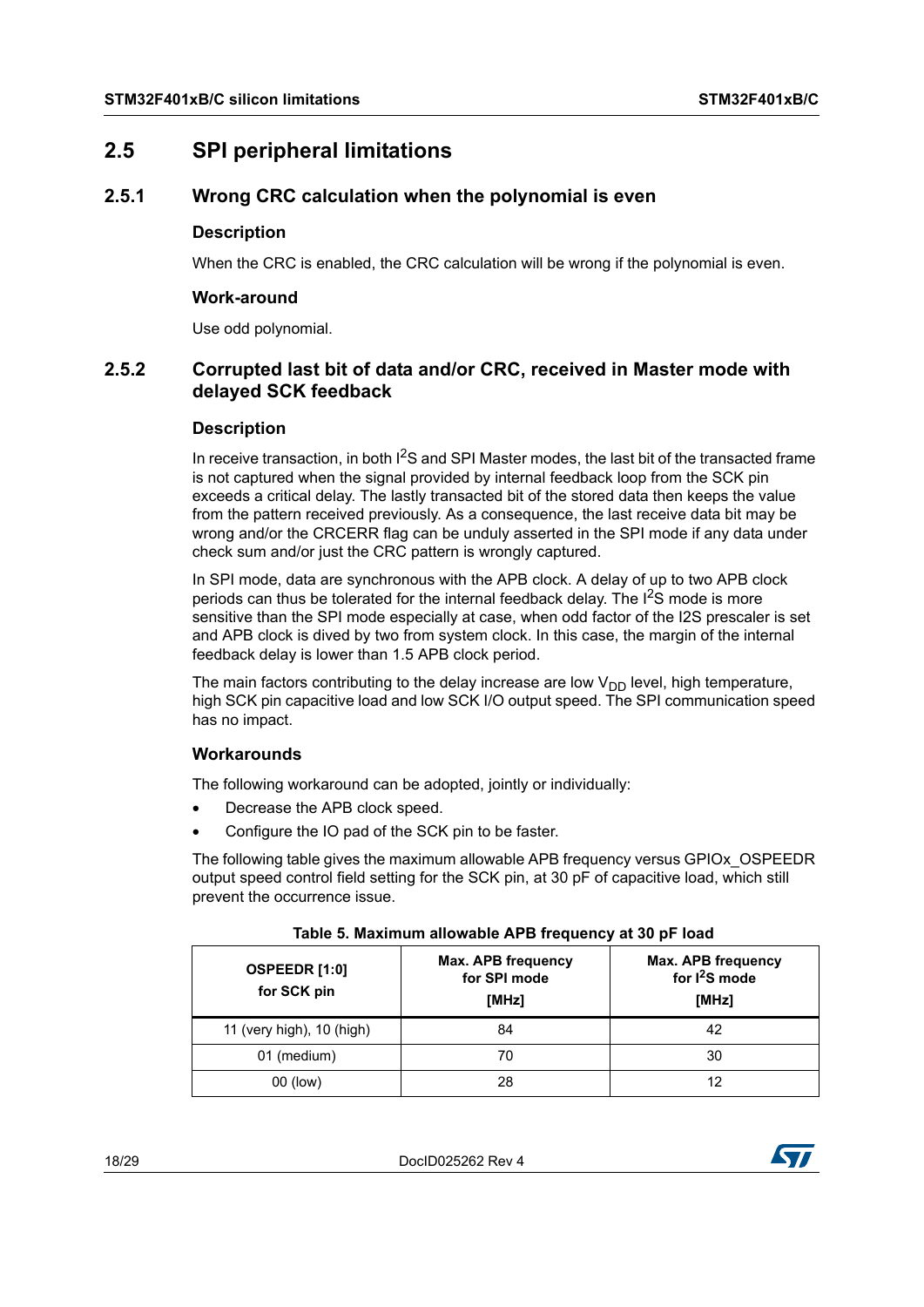### <span id="page-18-0"></span>**2.5.3 BSY bit may stay high at the end of a data transfer in Slave mode**

#### **Description**

BSY flag may sporadically remain high at the end of a data transfer in Slave mode. The issue appears when an accidental synchronization happens between internal CPU clock and external SCK clock provided by master.

This is related to the end of data transfer detection while the SPI is enabled in Slave mode.

As a consequence, the end of data transaction may be not recognized when software needs to monitor it (e.g. at the end of session before entering the low-power mode or before direction of data line has to be changed at half duplex bidirectional mode). The BSY flag is unreliable to detect the end of any data sequence transaction.

#### **Workaround**

When NSS hardware management is applied and NSS signal is provided by master, the end of a transaction can be detected by the NSS polling by slave.

- If SPI receiving mode is enabled, the end of a transaction with master can be detected by the corresponding RXNE event signalizing the last data transfer completion.
- In SPI transmit mode, user can check the BSY under timeout corresponding to the time necessary to complete the last data frame transaction. The timeout should be measured from TXE event signalizing the last data frame transaction start (it is raised once the second bit transaction is ongoing). Either BSY becomes low normally or the timeout expires when the synchronization issue happens.

When upper workarounds are not applicable, the following sequence can be used to prevent the synchronization issue at SPI transmit mode.

- 1. Write last data to data register
- 2. Poll TXE until it becomes high to ensure the data transfer has started
- 3. Disable SPI by clearing SPE while the last data transfer is still ongoing
- 4. Poll the BSY bit until it becomes low
- 5. The BSY flag works correctly and can be used to recognize the end of the transaction.

*Note: This workaround can be used only when CPU has enough performance to disable SPI after TXE event is detected while the data frame transfer is still ongoing. It is impossible to achieve it when ratio between CPU and SPI clock is low and data frame is short especially. In this specific case timeout can be measured from TXE, while calculating fixed number of CPU clock periods corresponding to the time necessary to complete the data frame transaction.*

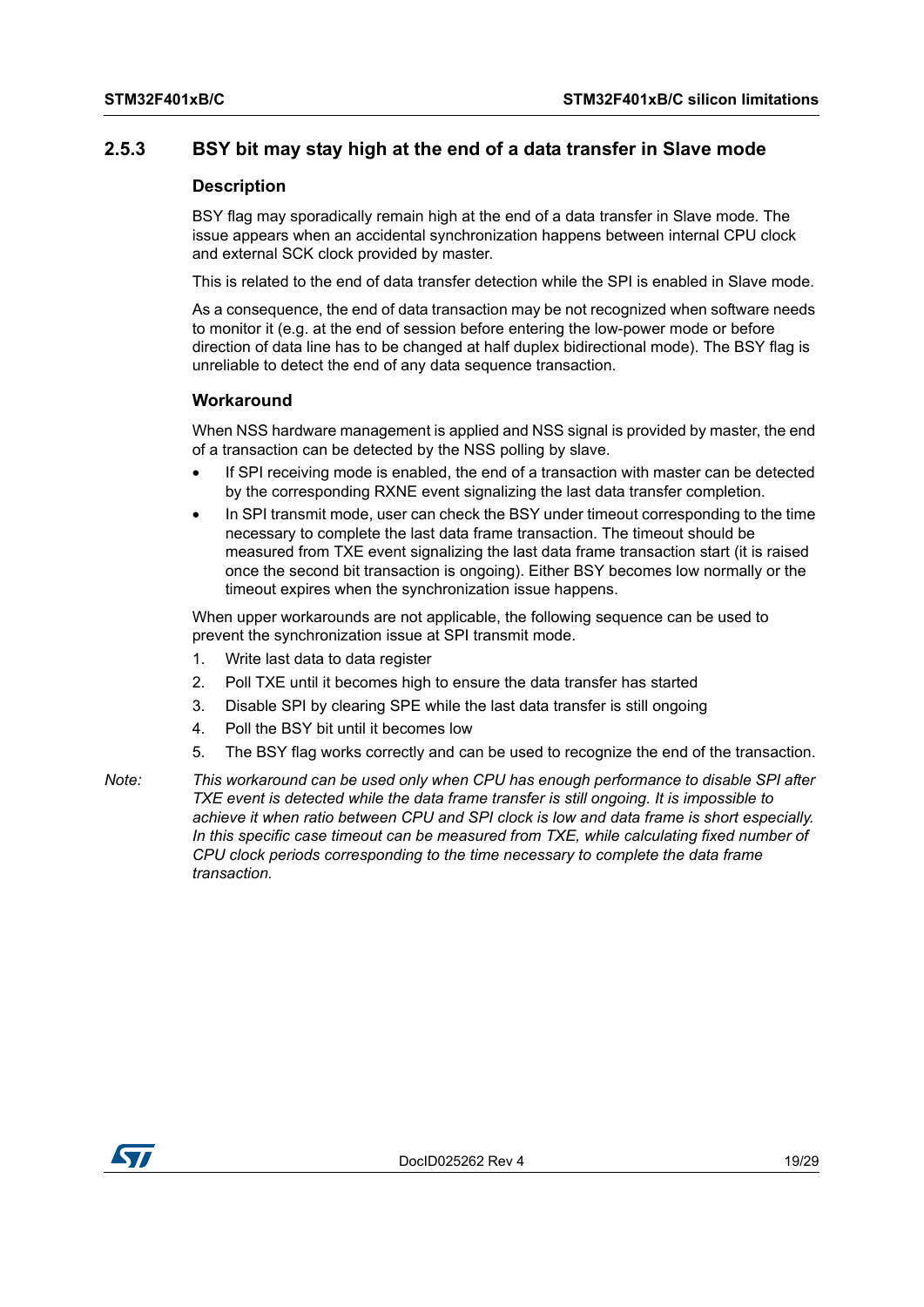# <span id="page-19-0"></span>**2.6 I2S peripheral limitations**

# <span id="page-19-1"></span>**2.6.1 In I2S Slave mode, WS level must be set by the external master when enabling the I2S**

### **Description**

In Slave mode, the WS signal level is used only to start the communication. If the I2S (in Slave mode) is enabled while the master is already sending the clock and the WS signal level is low (for I2S protocol) or is high (for the LSB or MSB-justified mode), the slave starts communicating data immediately. In this case, the master and slave will be desynchronized throughout the whole communication.

### **Workaround**

The I2S peripheral must be enabled when the external master sets the WS line at:

- High level when the I2S protocol is selected.
- Low level when the LSB or MSB-justified mode is selected.

# <span id="page-19-2"></span>**2.6.2 Corrupted last bit of data and/or CRC, received in Master mode with delayed SCK feedback**

The limitation described in *[Section 2.5.2: Corrupted last bit of data and/or CRC, received in](#page-17-2)  [Master mode with delayed SCK feedback](#page-17-2)* also applies to  $1^2$ S interface.

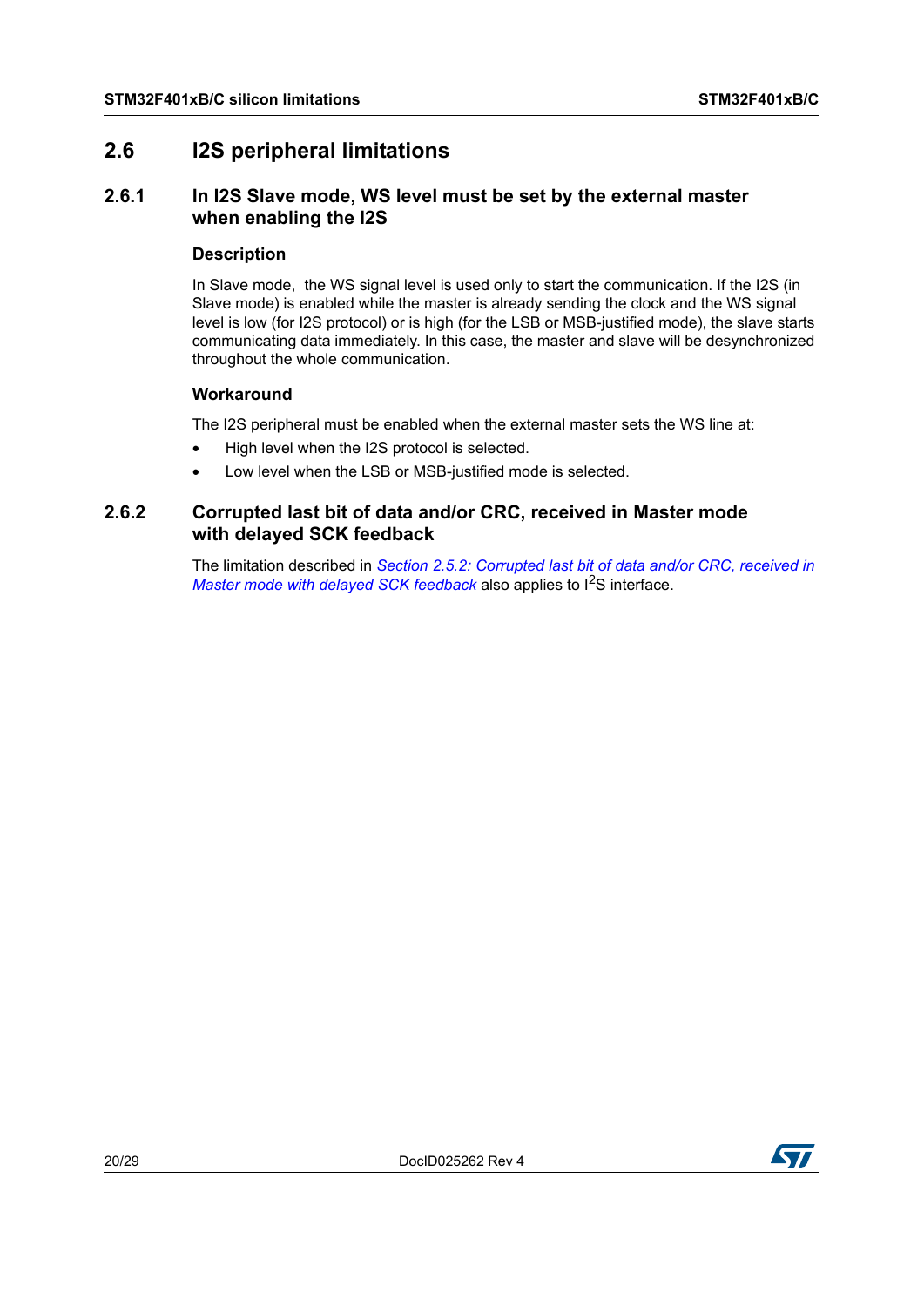# <span id="page-20-0"></span>**2.7 USART peripheral limitations**

# <span id="page-20-1"></span>**2.7.1 Idle frame is not detected if receiver clock speed is deviated**

#### **Description**

If the USART receives an idle frame followed by a character, and the clock of the transmitter device is faster than the USART receiver clock, the USART receive signal falls too early when receiving the character start bit, with the result that the idle frame is not detected (IDLE flag is not set).

#### **Workaround**

None.

# <span id="page-20-2"></span>**2.7.2 In full-duplex mode, the Parity Error (PE) flag can be cleared by writing to the data register**

#### **Description**

In full-duplex mode, when the Parity Error flag is set by the receiver at the end of a reception, it may be cleared while transmitting by reading the USART\_SR register to check the TXE or TC flags and writing data to the data register.

Consequently, the software receiver can read the PE flag as '0' even if a parity error occurred.

#### **Workaround**

The Parity Error flag should be checked after the end of reception and before transmission.

# <span id="page-20-3"></span>**2.7.3 Parity Error (PE) flag is not set when receiving in Mute mode using address mark detection**

#### **Description**

The USART receiver is in Mute mode and is configured to exit the Mute mode using the address mark detection. When the USART receiver recognizes a valid address with a parity error, it exits the Mute mode without setting the Parity Error flag.

#### **Workaround**

None.

# <span id="page-20-4"></span>**2.7.4 Break frame is transmitted regardless of nCTS input line status**

#### **Description**

When CTS hardware flow control is enabled (CTSE = 1) and the Send Break bit (SBK) is set, the transmitter sends a break frame at the end of the current transmission regardless of nCTS input line status.

Consequently, if an external receiver device is not ready to accept a frame, the transmitted break frame is lost.



DocID025262 Rev 4 21/[29](#page-28-0)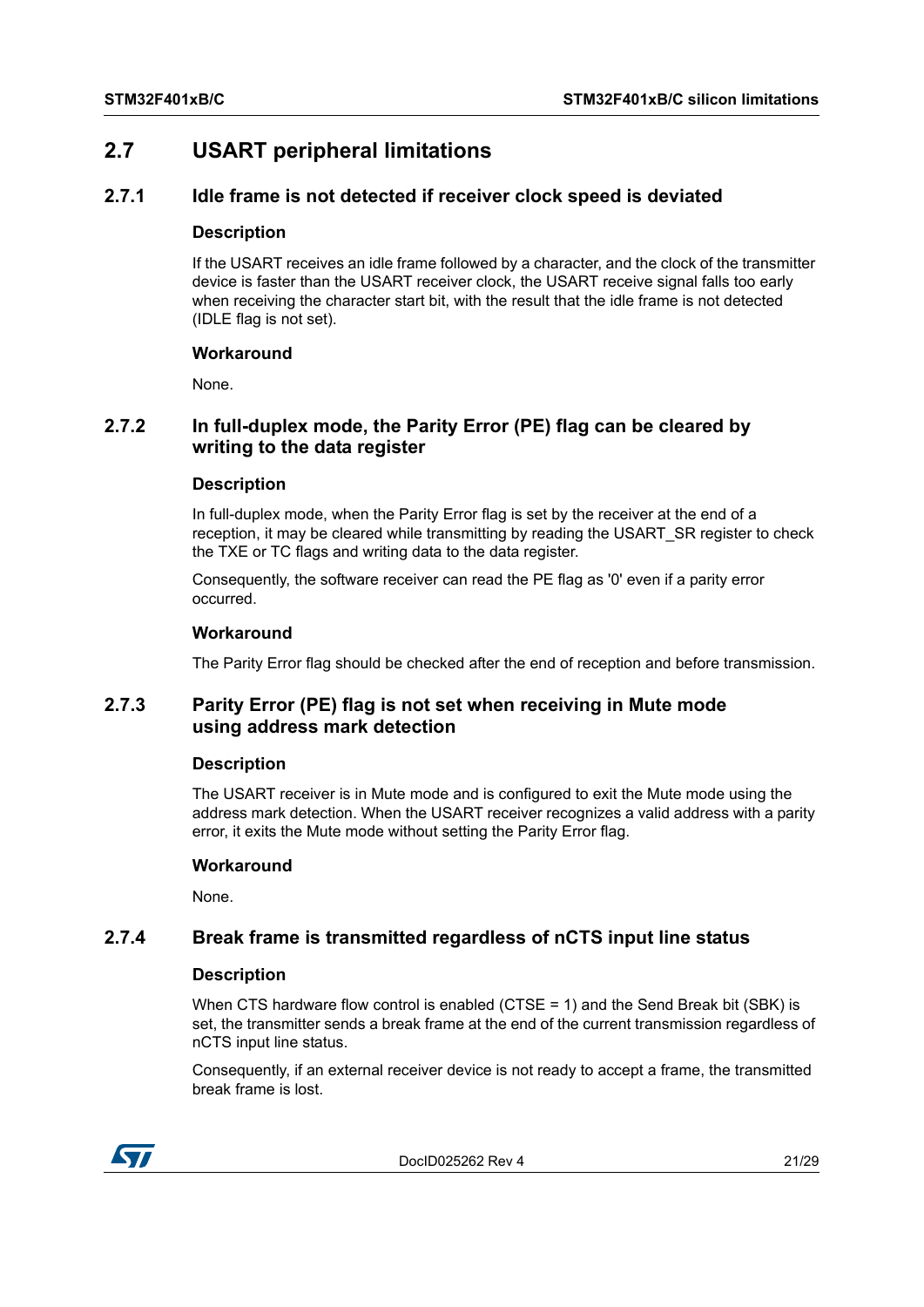#### **Workaround**

None.

### <span id="page-21-0"></span>**2.7.5 nRTS signal abnormally driven low after a protocol violation**

#### **Description**

When RTS hardware flow control is enabled, the nRTS signal goes high when data is received. If this data was not read and new data is sent to the USART (protocol violation), the nRTS signal goes back to low level at the end of this new data.

Consequently, the sender gets the wrong information that the USART is ready to receive further data.

On USART side, an overrun is detected, which indicates that data has been lost.

#### **Workaround**

Workarounds are required only if the other USART device violates the communication protocol, which is not the case in most applications.

Two workarounds can be used:

- After data reception and before reading the data in the data register, the software takes over the control of the nRTS signal as a GPIO and holds it high as long as needed. If the USART device is not ready, the software holds the nRTS pin high, and releases it when the device is ready to receive new data.
- The time required by the software to read the received data must always be lower than the duration of the second data reception. For example, this can be ensured by treating all the receptions by DMA mode.

### <span id="page-21-1"></span>**2.7.6 Start bit detected too soon when sampling for NACK signal from the smartcard**

#### **Description**

According to ISO/IEC 7816-3 standard, when a character parity error is detected, the receiver shall transmit a NACK error signal  $10.5 \pm 0.2$  ETUs after the character START bit falling edge. In this case, the transmitter should be able to detect correctly the NACK signal until 11  $\pm$  0.2 ETUs after the character START bit falling edge.

In Smartcard mode, the USART peripheral monitors the NACK signal during the receiver time frame (10.5  $\pm$  0.2 ETUs), while it should wait for it during the transmitter one (11  $\pm$  0.2 ETUs). In real cases, this would not be a problem as the card itself needs to respect a 10.7 ETU period when sending the NACK signal. However this may be an issue to undertake a certification.

#### **Workaround**

None

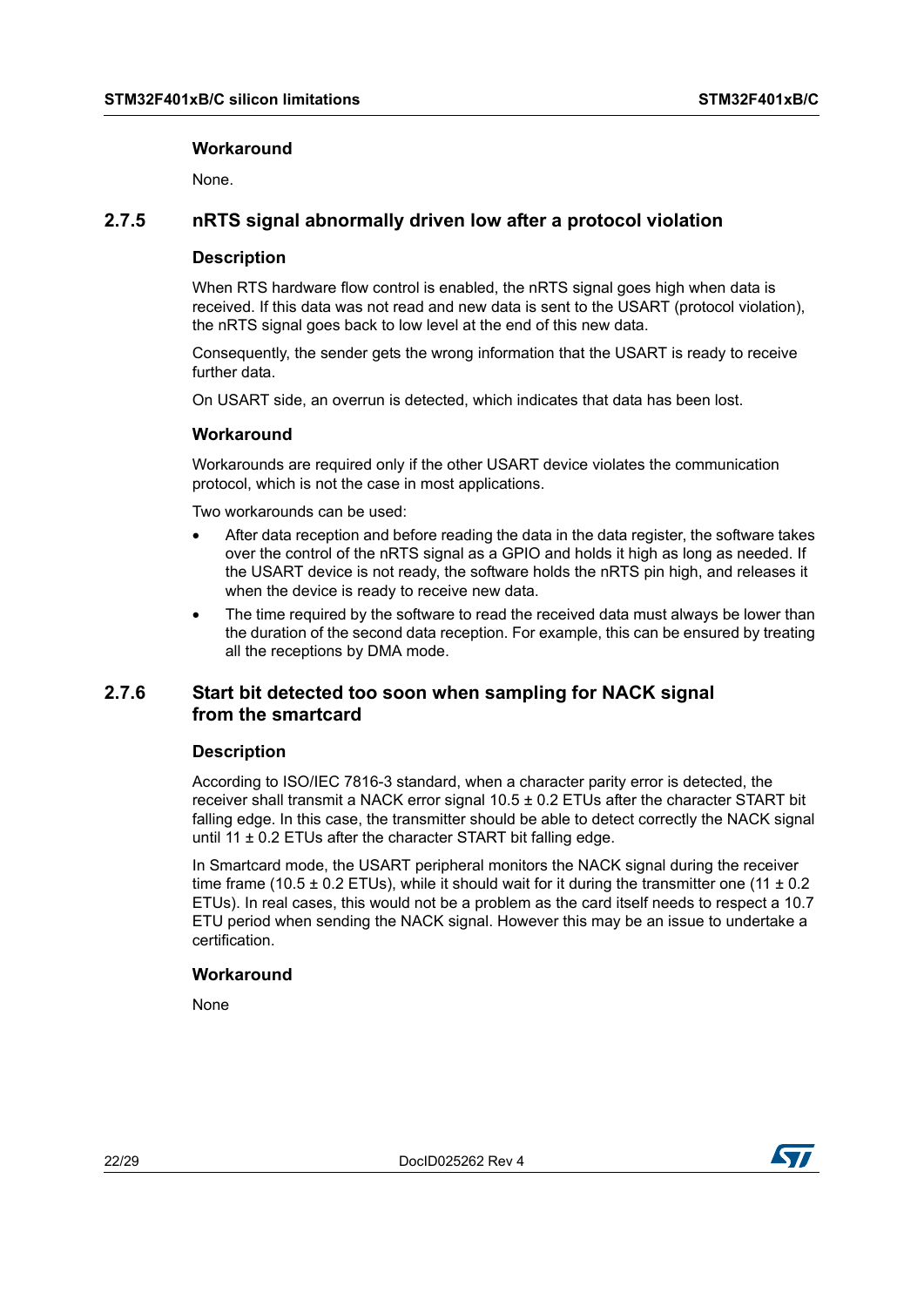# <span id="page-22-0"></span>**2.7.7 Break request can prevent the Transmission Complete flag (TC) from being set**

#### **Description**

After the end of transmission of a data (D1), the Transmission Complete (TC) flag will not be set if the following conditions are met:

- CTS hardware flow control is enabled.
- D1 is being transmitted.
- A break transfer is requested before the end of D1 transfer.
- nCTS is de-asserted before the end of D1 data transfer.

#### **Workaround**

If the application needs to detect the end of a data transfer, the break request should be issued after checking that the TC flag is set.

### <span id="page-22-1"></span>**2.7.8 Guard time is not respected when data are sent on TXE events**

#### **Description**

In smartcard mode, when sending a data on TXE event, the programmed guard time is not respected i.e. the data written in the data register is transferred on the bus without waiting the completion of the guardtime duration corresponding to the previous transmitted data.

#### **Workaround**

Write the data after TC is set because in smartcard mode, the TC flag is set at the end of the guard time duration.

# <span id="page-22-2"></span>**2.7.9 nRTS is active while RE or UE = 0**

#### **Description**

The nRTS line is driven low as soon as RTSE bit is set even if the USART is disabled (UE = 0) or if the receiver is disabled (RE=0) i.e. not ready to receive data.

### **Workaround**

Configure the I/O used for nRTS as an alternate function after setting the UE and RE bits.

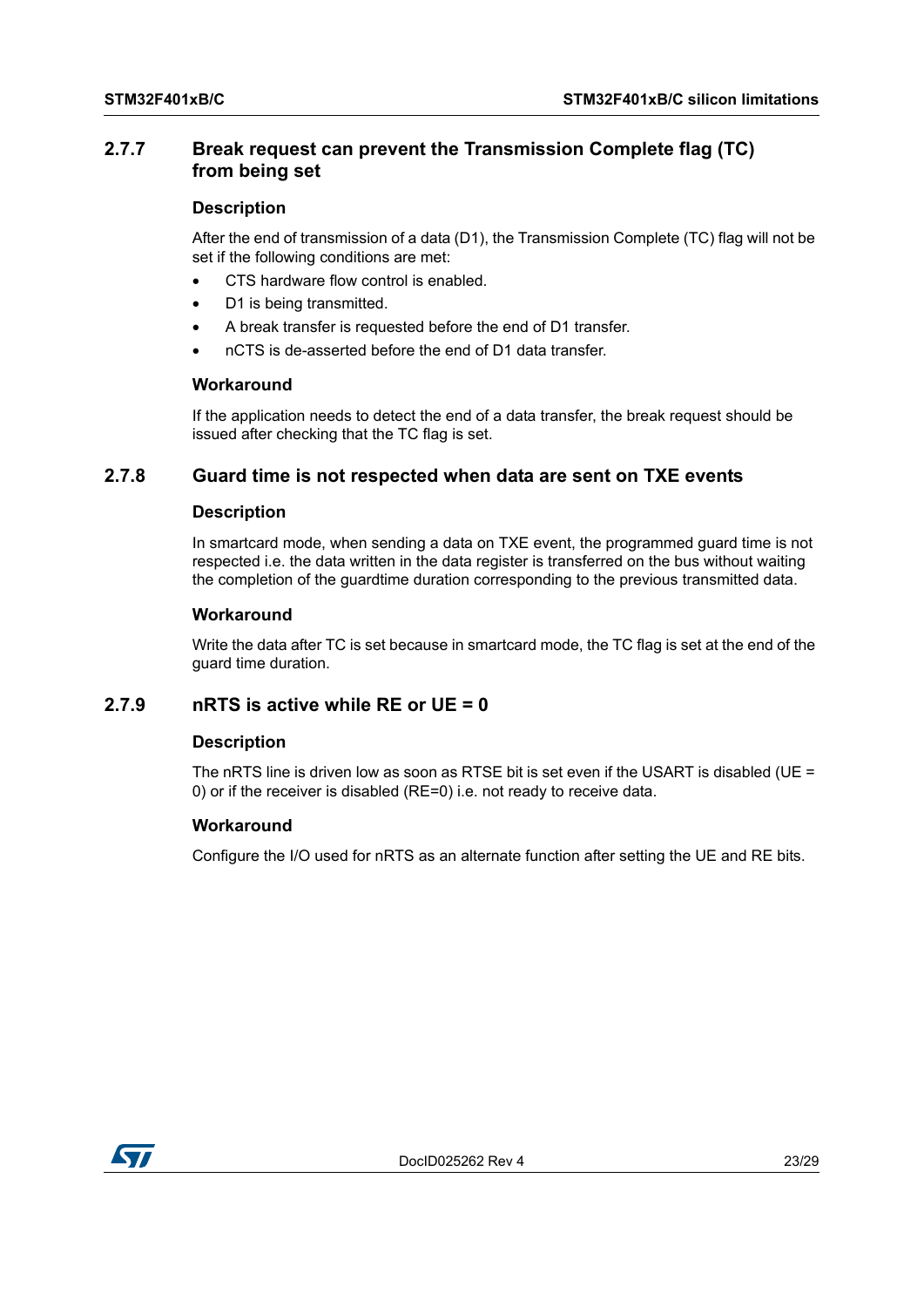# <span id="page-23-0"></span>**2.8 OTG\_FS peripheral limitations**

# <span id="page-23-1"></span>**2.8.1 Data in RxFIFO is overwritten when all channels are disabled simultaneously**

#### **Description**

If the available RxFIFO is just large enough to host 1 packet + its data status, and is currently occupied by the last received data + its status and, at the same time, the application requests that more IN channels be disabled, the OTG\_FS peripheral does not first check for available space before inserting the disabled status of the IN channels. It just inserts them by overwriting the existing data payload.

#### **Workaround**

Use one of the following recommendations:

- 1. Configure the RxFIFO to host a *minimum* of 2 × MPSIZ + 2 × data status entries.
- 2. The application has to check the RXFLVL bit (RxFIFO non-empty) in the OTG\_FS\_GINTSTS register before disabling each IN channel. If this bit is not set, then the application can disable an IN channel at a time. Each time the application disables an IN channel, however, it first has to check that the RXFLVL bit = 0 condition is true.

# <span id="page-23-2"></span>**2.8.2 OTG host blocks the receive channel when receiving IN packets and no TxFIFO is configured**

#### **Description**

When receiving data, the OTG\_FS core erroneously checks for available TxFIFO space when it should only check for RxFIFO space. If the OTG\_FS core cannot see any space allocated for data transmission, it blocks the reception channel and no data is received.

### **Workaround**

Set at least one TxFIFO equal to the maximum packet size. In this way, the host application, which intends to supports only IN traffic, also has to allocate some space for the TxFIFO.

Since a USB host is expected to support any kind of connected endpoint, it is good practice to always configure enough TxFIFO space for OUT endpoints.

# <span id="page-23-3"></span>**2.8.3 Host channel-halted interrupt not generated when the channel is disabled**

#### **Description**

When the application enables, then immediately disables the host channel before the OTG\_FS host has had time to begin the transfer sequence, the OTG\_FS core, as a host, does not generate a channel-halted interrupt. The OTG\_FS core continues to operate normally.

### **Workaround**

Do not disable the host channel immediately after enabling it.

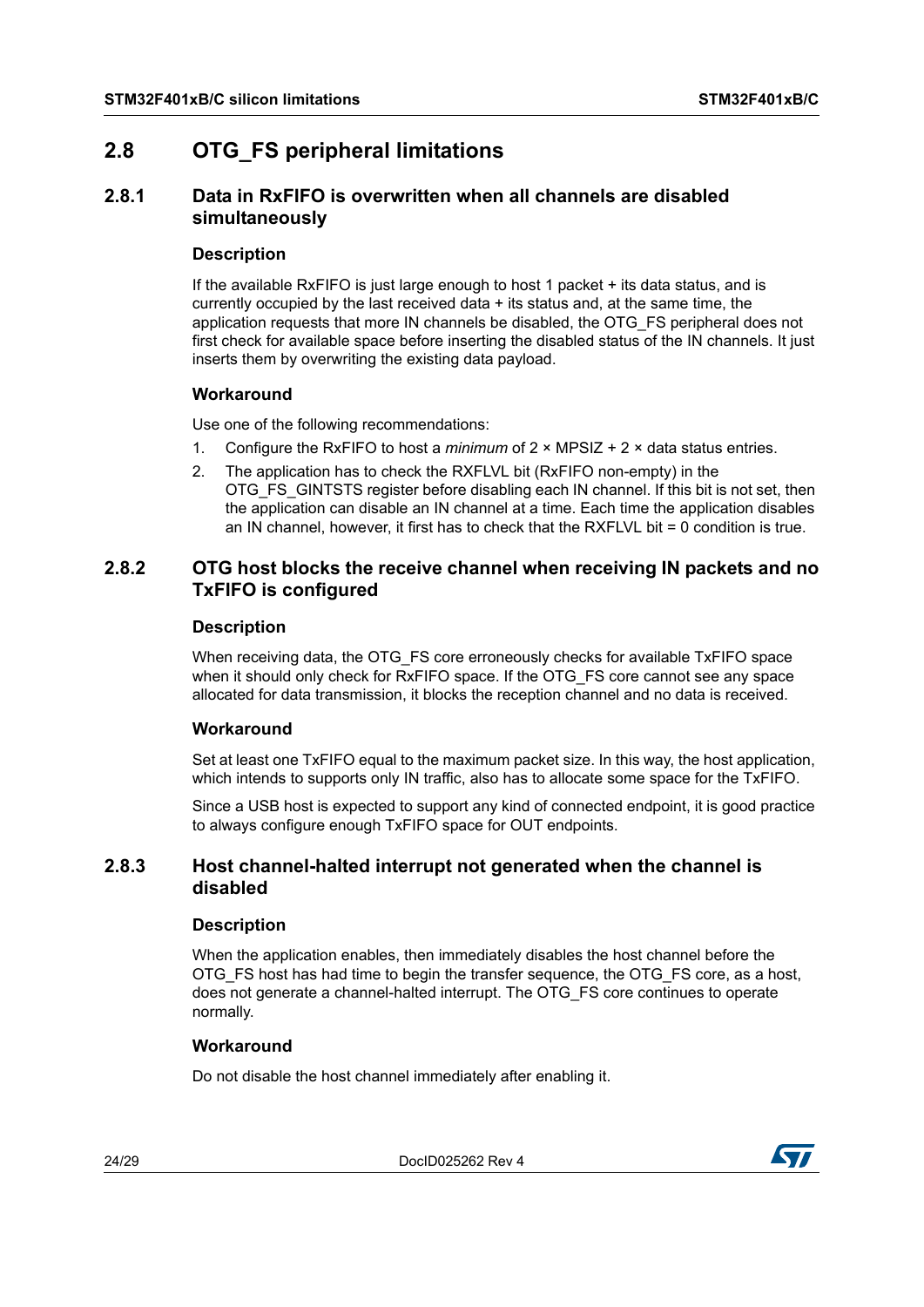# <span id="page-24-0"></span>**2.8.4 Error in software-read OTG\_FS\_DCFG register values**

# **Description**

When the application writes to the DAD and PFIVL bitfields in the OTG\_FS\_DCFG register, and then reads the newly written bitfield values, the read values may not be correct.

The values written by the application, however, are correctly retained by the core, and the normal operation of the device is not affected.

# **Workaround**

Do not read from the OTG\_FS\_DCFG register's DAD and PFIVL bitfields just after programming them.

# <span id="page-24-1"></span>**2.9 SDIO peripheral limitations**

# <span id="page-24-2"></span>**2.9.1 SDIO HW flow control**

# **Description**

When enabling the HW flow control by setting bit 14 of the SDIO\_CLKCR register to '1', glitches can occur on the SDIOCLK output clock resulting in wrong data to be written into the SD/MMC card or into the SDIO device. As a consequence, a CRC error will be reported to the SD/SDIO MMC host interface (DCRCFAIL bit set to '1' in SDIO\_STA register).

#### **Workaround**

None.

*Note: Do not use the HW flow control. Overrun errors (Rx mode) and FIFO underrun (Tx mode) should be managed by the application software.*

# <span id="page-24-3"></span>**2.9.2 Wrong CCRCFAIL status after a response without CRC is received**

# **Description**

The CRC is calculated even if the response to a command does not contain any CRC field. As a consequence, after the SDIO command IO\_SEND\_OP\_COND (CMD5) is sent, the CCRCFAIL bit of the SDIO\_STA register is set.

# **Workaround**

The CCRCFAIL bit in the SDIO STA register shall be ignored by the software. CCRCFAIL must be cleared by setting CCRCFAILC bit of the SDIO\_ICR register after reception of the response to the CMD5 command.

# <span id="page-24-4"></span>**2.9.3 Data corruption in SDIO clock dephasing (NEGEDGE) mode**

# **Description**

When NEGEDGE bit is set to '1', it may lead to invalid data and command response read.



DocID025262 Rev 4 25/[29](#page-28-0)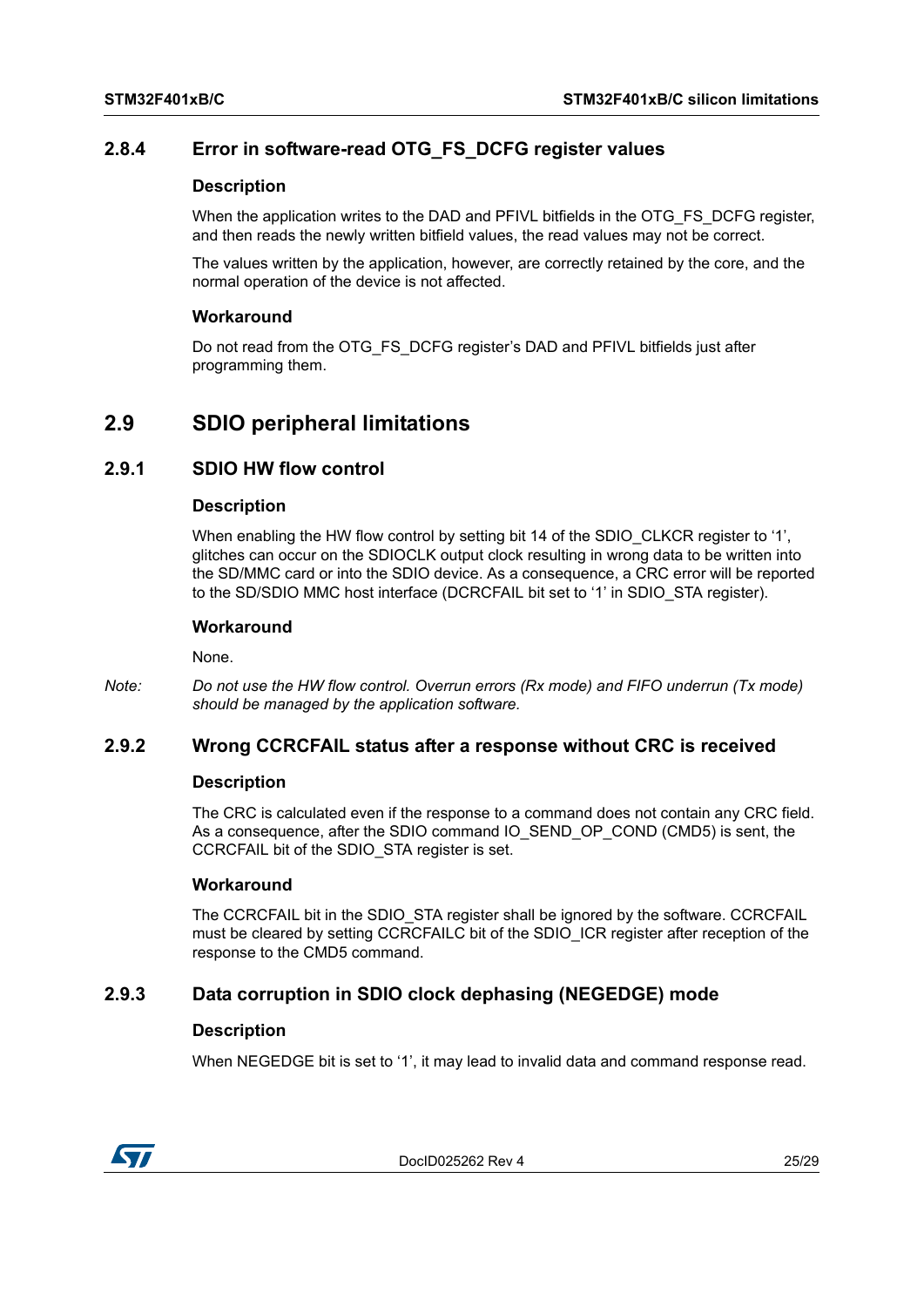#### **Workaround**

None. A configuration with the NEGEDGE bit equal to '1' should not be used.

#### <span id="page-25-0"></span>**2.9.4 CE-ATA multiple write command and card busy signal management**

#### **Description**

The CE-ATA card may inform the host that it is busy by driving the SDIO\_D0 line low, two cycles after the transfer of a write command (RW\_MULTIPLE\_REGISTER or RW\_MULTIPLE\_BLOCK). When the card is in a busy state, the host must not send any data until the BUSY signal is de-asserted (SDIO\_D0 released by the card).

This condition is not respected if the data state machine leaves the IDLE state (Write operation programmed and started, DTEN = 1, DTDIR = 0 in SDIO\_DCTRL register and TXFIFOE = 0 in SDIO\_STA register).

As a consequence, the write transfer fails and the data lines are corrupted.

#### **Workaround**

After sending the write command (RW\_MULTIPLE\_REGISTER or RW\_MULTIPLE\_BLOCK), the application must check that the card is not busy by polling the BSY bit of the ATA status register using the FAST IO (CMD39) command before enabling the data state machine.

### <span id="page-25-1"></span>**2.9.5 No underrun detection with wrong data transmission**

#### **Description**

In case there is an ongoing data transfer from the SDIO host to the SD card and the hardware flow control is disabled (bit 14 of the SDIO\_CLKCR is not set), if an underrun condition occurs, the controller may transmit a corrupted data block (with wrong data word) without detecting the underrun condition when the clock frequencies have the following relationship:

[3 x period(PCLK2) + 3 x period(SDIOCLK)] >= (32 / (BusWidth)) x period(SDIO\_CK)

#### **Workaround**

Avoid the above-mentioned clock frequency relationship, by:

- Incrementing the APB frequency
- or decreasing the transfer bandwidth
- or reducing SDIO\_CK frequency

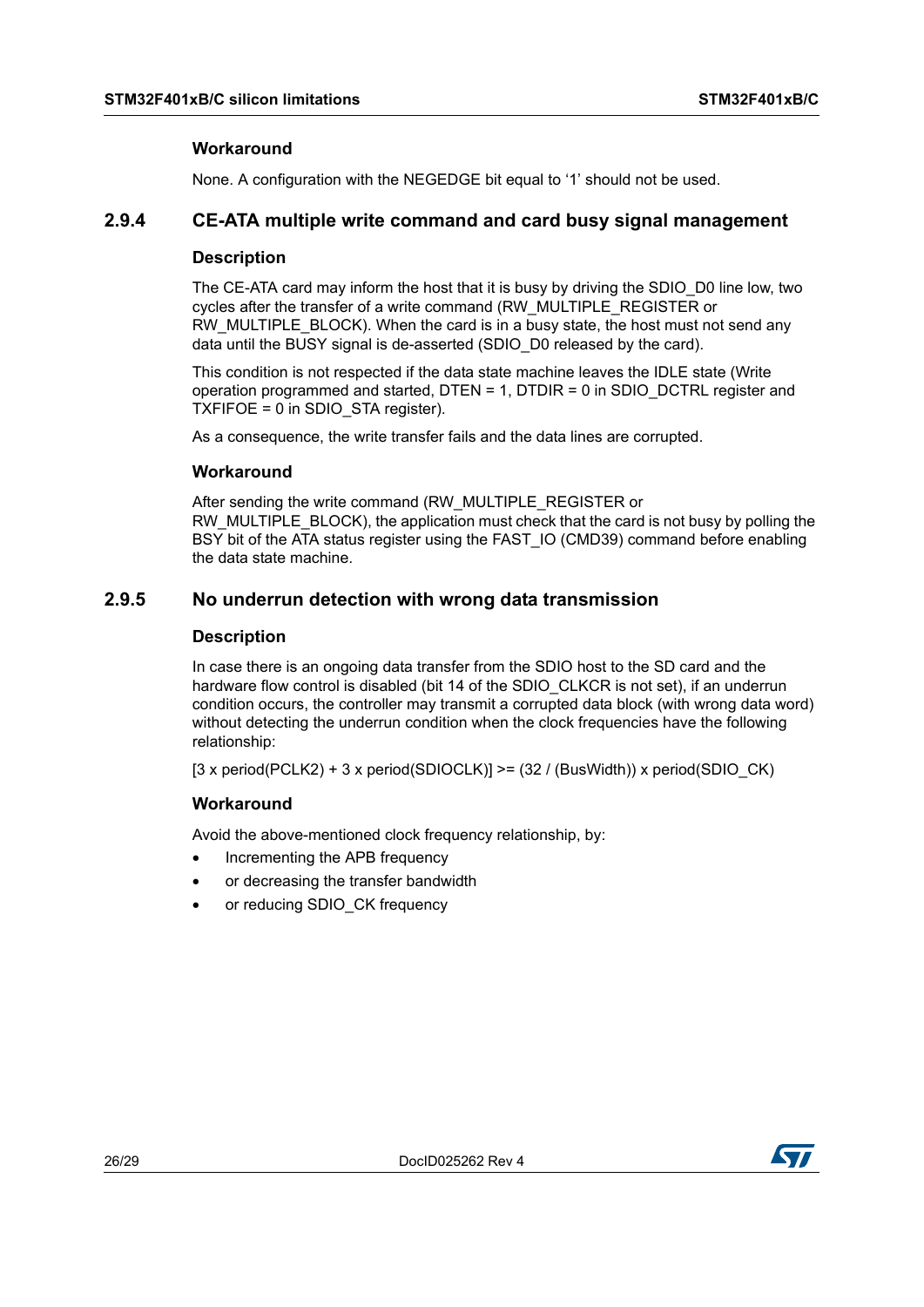# <span id="page-26-0"></span>**2.10 ADC peripheral limitations**

# <span id="page-26-1"></span>**2.10.1 ADC sequencer modification during conversion**

#### **Description**

If an ADC conversion is started by software (writing the SWSTART bit), and if the ADC\_SQRx or ADC\_JSQRx registers are modified during the conversion, the current conversion is reset and the ADC does not restart a new conversion sequence automatically.

If an ADC conversion is started by hardware trigger, this limitation does not apply. The ADC restarts a new conversion sequence automatically.

#### **Workaround**

When an ADC conversion sequence is started by software, a new conversion sequence can be restarted only by setting the SWSTART bit in the ADC\_CR2 register.

Do not use dummy cycles for creating latency between address phase and data phase, in indirect write mode. Instead, use alternate bytes to substitute the dummy cycles. The same latency can be achieved if the number of dummy cycles to substitute with alternate-byte cycles is an integer multiple of the number of cycles required for transferring one alternate byte, as shown in the table:

<span id="page-26-2"></span>

| QUADSPI mode    | Number of cycles per alternate byte |
|-----------------|-------------------------------------|
| 4-data-line DDR |                                     |
| 4-data-line SDR |                                     |
| 2-data-line SDR |                                     |
| 1-data-line SDR |                                     |

#### **Table 6. QUADSPI mode**

For example, the latency corresponding to eight dummy cycles can be exactly substituted with one single alternate byte in 1-data-line SDR mode, but two alternate bytes are required in 2-data-line SDR mode. One single dummy cycle can only exactly be substituted in 4-dataline DDR mode, using one alternate byte.

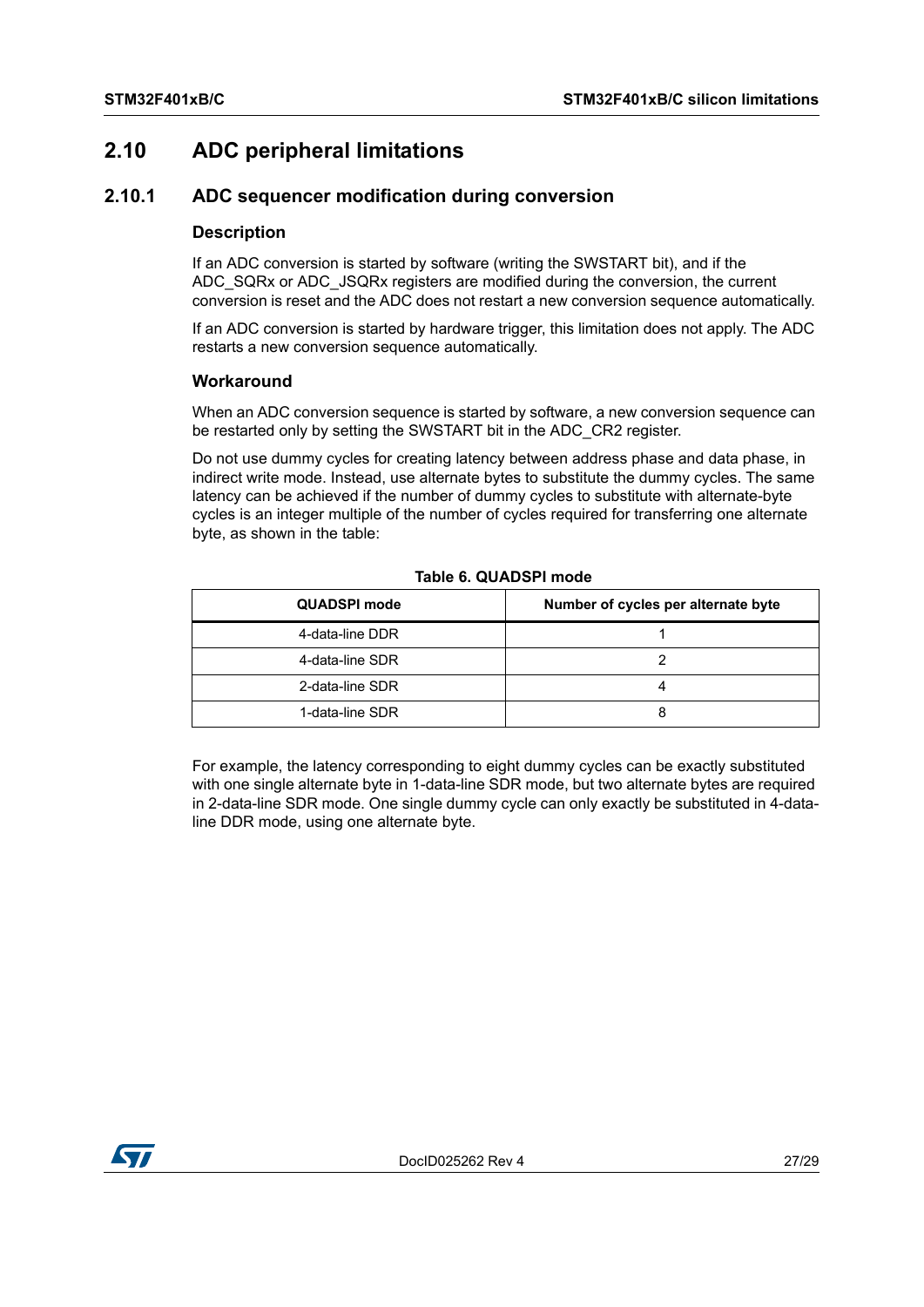# <span id="page-27-0"></span>**3 Revision history**

<span id="page-27-1"></span>

| Date        | <b>Revision</b> | <b>Changes</b>                                                                                                                                                                                                                                                                                                                                                                                                                                                                                                                                                                                                                                                                                                                                                                                                                                                                                                                                                                                                                               |
|-------------|-----------------|----------------------------------------------------------------------------------------------------------------------------------------------------------------------------------------------------------------------------------------------------------------------------------------------------------------------------------------------------------------------------------------------------------------------------------------------------------------------------------------------------------------------------------------------------------------------------------------------------------------------------------------------------------------------------------------------------------------------------------------------------------------------------------------------------------------------------------------------------------------------------------------------------------------------------------------------------------------------------------------------------------------------------------------------|
| 20-Sep-2013 | $\mathbf{1}$    | Initial release.                                                                                                                                                                                                                                                                                                                                                                                                                                                                                                                                                                                                                                                                                                                                                                                                                                                                                                                                                                                                                             |
| 19-Dec-2013 | $\overline{2}$  | Added STM32F401xD and STM32F401xE part numbers.<br>Changed STM32F401xx reference manual name to RM0368.                                                                                                                                                                                                                                                                                                                                                                                                                                                                                                                                                                                                                                                                                                                                                                                                                                                                                                                                      |
| 23-Mar-2015 | 3               | Added:<br>- rev "Z" on Table 1: Device identification and in Table 4: Summary of silicon<br><b>limitations</b><br>- Section 1.2: VDIV or VSQRT instructions might not complete correctly when very<br>short ISRs are used.<br>- Section 2.1.7: PB5 I/O VIN limitation<br>- Section 2.1.8: PA0 I/O VIN limitation in Standby mode<br>- Section 2.1.9: PH1 cannot be used as a GPIO in HSE bypass mode<br>- Section 2.3: RTC limitations<br>- From Section 2.7.6 to Section 2.7.9<br>Removed reference in all document to Root Part Numbers STM32F401D/E<br>Updated:<br>- Section Table 4.: Summary of silicon limitations                                                                                                                                                                                                                                                                                                                                                                                                                     |
| 01-Jun-2017 | 4               | Added workaround in Section 2.1.6: Delay after an RCC peripheral clock enabling.<br><b>Added RTC limitations:</b><br>- Section 2.3.1: Spurious tamper detection when disabling the tamper channel<br>- Section 2.3.2: Detection of a tamper event occurring before enabling the tamper<br>detection is not supported in edge detection mode<br>- Section 2.3.3: RTC calendar registers are not locked properly.<br>Updated limitation description in Section 2.4.2: Start cannot be generated after a<br>misplaced Stop.<br>Added Section 2.4.6: Spurious Bus Error detection in Master mode.<br>Added SPI limitations:<br>- Section 2.5.1: Wrong CRC calculation when the polynomial is even<br>- Section 2.5.2: Corrupted last bit of data and/or CRC, received in Master mode with<br>delayed SCK feedback<br>- Section 2.5.3: BSY bit may stay high at the end of a data transfer in Slave mode<br>Added I2S limitation:<br>- Section 2.6.2: Corrupted last bit of data and/or CRC, received in Master mode with<br>delayed SCK feedback |

#### **Table 7. Document revision history**